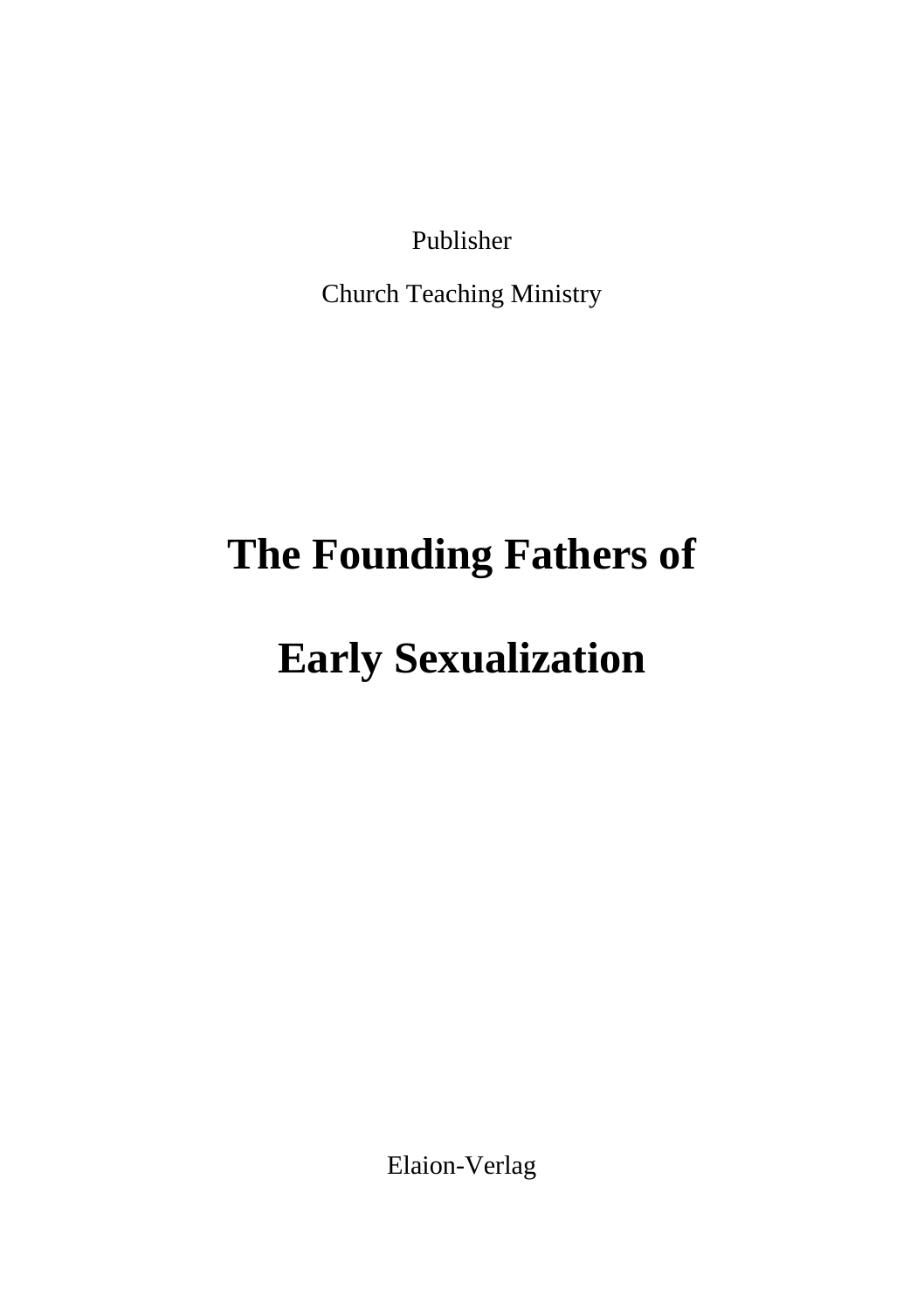This brochure is translated from the original German text "Die Urväter der Frühsexualisierung". Quotes and citations originally in English are re-translated from German.



**Elaion** CH-9428 Walzenhausen

1. ENG Edition 2012 Cover, Typeset, Print and Publishing Gemeinde-Lehrdienst, CH-9428 Walzenhausen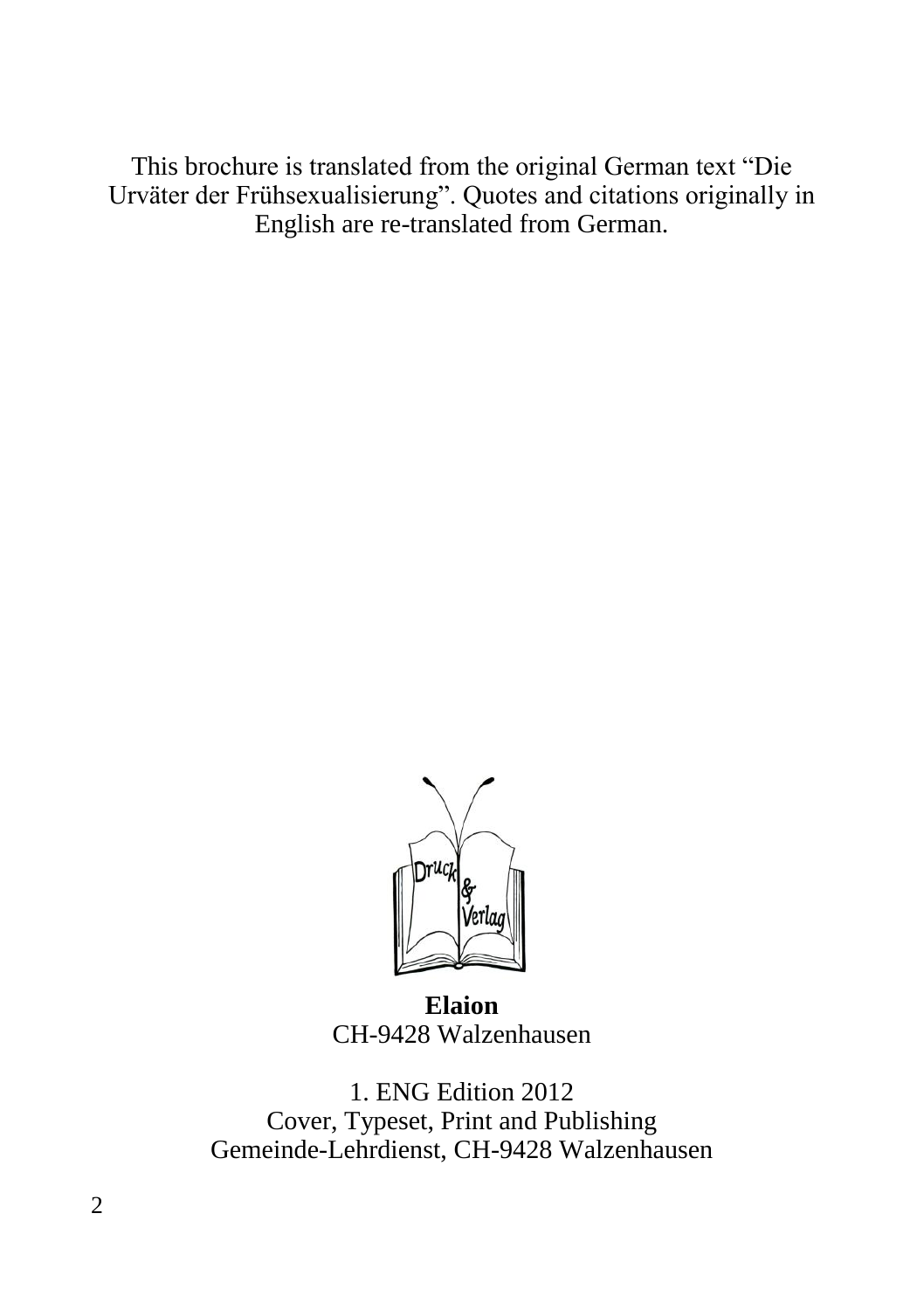# **The Founding Fathers of**

## **Early Sexualization**

According to new international curricula, sexual education and, therefore, "early sexualization" will be mandatory for all children. This also means, which is written black on white, age-independent sex ed in schools. To put it mildly – soon not only will our youngest know what anal intercourse or oral sex is, but will also experience "playful"<sup>1</sup> sexual stimulation on their own bodies. Who wants this? What is it supposed to be good for? And above all: Where do these trends come from?

The goal of this brochure is to inform readers and unknowing teachers about who the founding fathers of these developments are.

#### *Current Goals*

The following excerpts are from the "Grundlagenpapier Sexualpädagogik und Schule" (Foundational Thesis of Sexual Education and Schooling) of the ..Kompetenzzentrum Sexualpädagogik und Schule" (Competence Center of Sexual Education and Schooling) at the Swiss university Pädagogische Hochschule Zentralschweiz (PHZ). These are supposed to be implemented by "external sexual educators" over the heads of teachers and state:

## The Child is a Sexual Being

\_\_\_\_\_\_\_\_\_\_\_\_\_\_\_\_\_\_\_\_\_\_\_

*Foundational for sexual education is the definition of mankind as a sexual being in need of education (p.10) or in other words: Affirming children and youths as sexual beings.* 

But even this first, fundamentally twisted conclusion opens the door for pedofiles. Because in other words it means: As long as the child likes it, it's all legit...

<sup>&</sup>lt;sup>1</sup> Read in the appendix the complete St. Galler Tagblatt article and letter to the editor by the author and printed excerpt from the Swiss Criminal Code.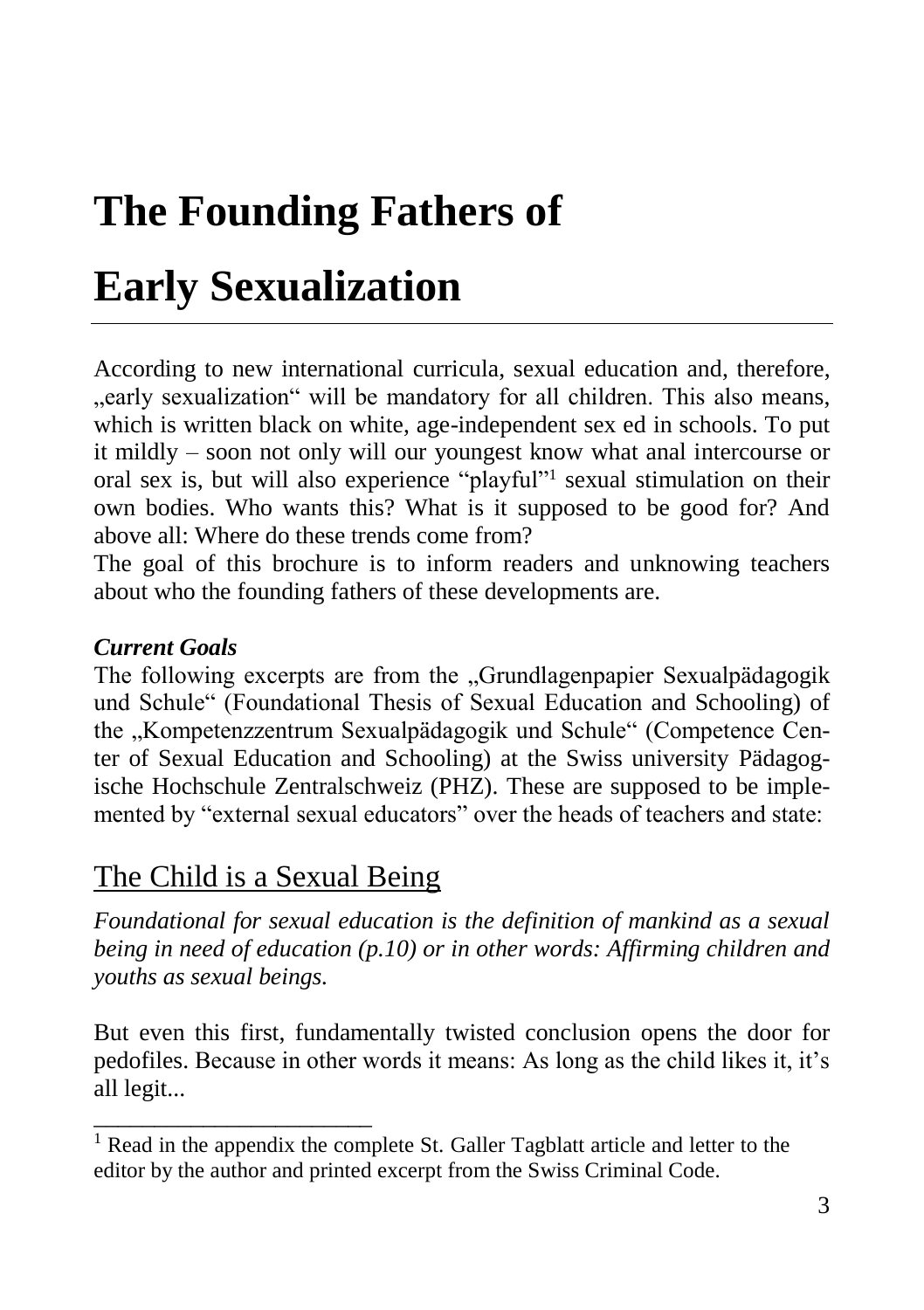*Here is an example out of the foundational thesis and the website of the competence center (www.amorix.ch, button ..Sexualerziehung"):* 

#### *Age 4 – 5 Years*

The kindergarten level is depicted as follows: *Doctor games, lustful selfrealization, self-stimulation (i.e. orgasm-like reactions) are of interest, also roll playing games (including families with two fathers and two mothers), as well as kissing, sexual intercourse, erotic interest in the own parents, open displays of nudity and genital games, experiencing first deep friendships and relationships.*

This results in the following focal points in the classroom: *a) Naming body parts (incl. genitals); b) experiencing your body in a playful way (also incl. sexual stimulation); c) friendly relationships, setting boundaries, respecting your own privacy and that of others; d) procreation, how the sexual act is done, so that a child is created.* (With 4 to 5 year olds! Note by editor.)

#### *Age 6 – 12 Years*

- *– Activities with same-age peers*
- *– Devaluation, and/or rejection of the opposite sex*
- *– Gender-stereotypical behavior, possibly exaggerated*
- *– Provocative and/or agressive behavior towards the opposite sex*
- *– Breaking taboos*
- *– Possibly interest and erotic attraction towards the same sex*
- *– When are you old enough to fuck?*

This results in the following curriculum (Text in brackets  $=$  by the editor):

#### *Curriculum for 6 – 12 year olds*

*– sexuality and language - curse words* (An interview with such *"external sex educators"* currently in schools showed that they give *every* child *– no matter what age –* precise information about, for instance, what , ass fucking,", squirting off," and much worse is ... if the child has heard such terms and not understood them. Swiss Newspaper St. Galler Tagblatt, Tuesday, March 29, 2011, topic "Porno und Erste Liebe" *("Porn and First Love")*) *– procreation, pregnancy, and birth procreation, pregnancy and birth*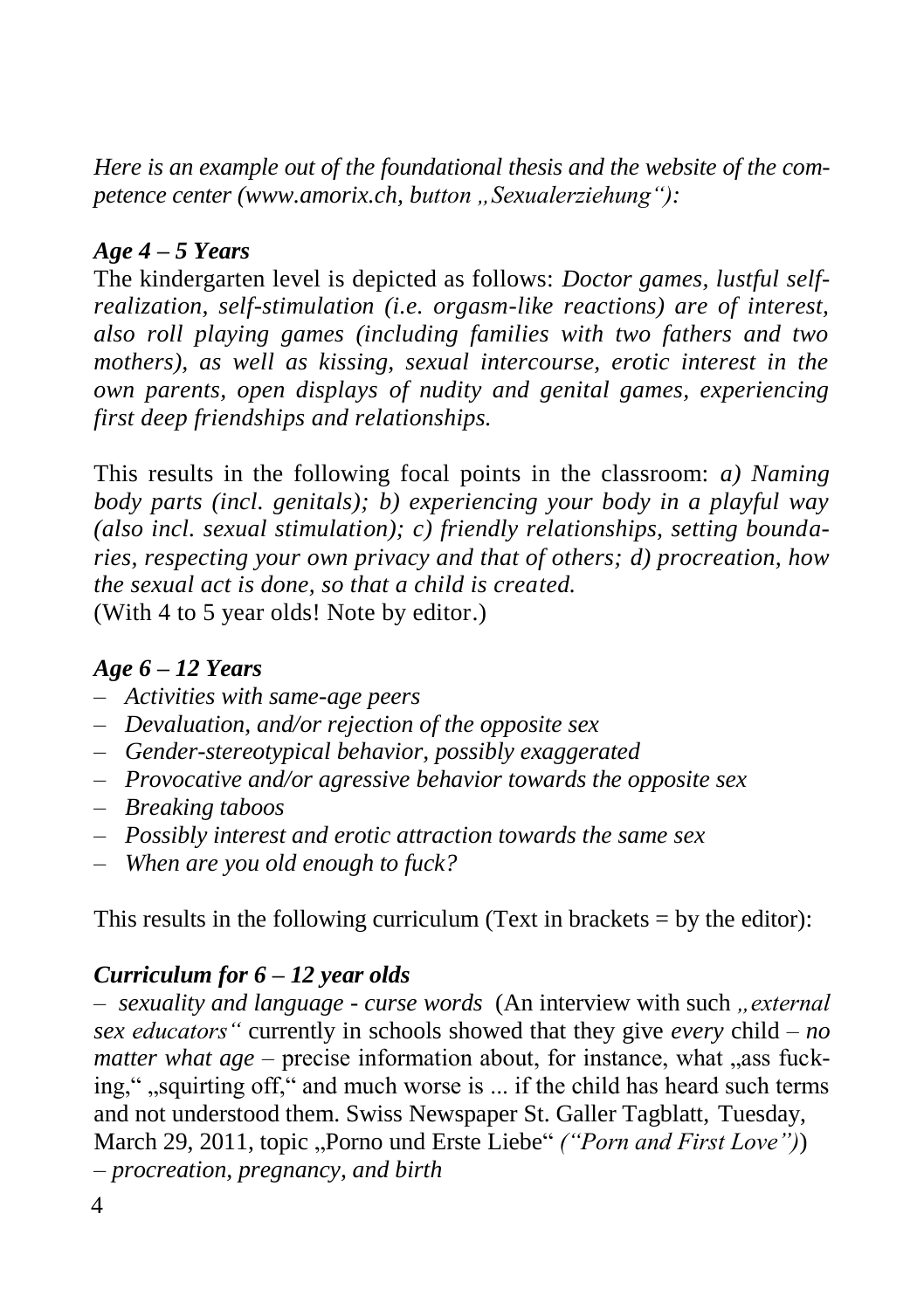*– different forms of friendships, relationships and forms of life* (This is where they funnel all the newly-defined abnormalities into the children as "... normal" ... and more importantly: Everything that was formerly normal is declared "abnormal" and "illegal!")

*– gender roles, new definitions* (for instance the working mother, the dad at the stove)

*– sexual orientation* (everything goes, as long as it's fun.)

*– the first menstruation / the first ejaculation*

*– HIV / Aids – sexually transmitted diseases*

*– sexual molestation / violence*

*– masturbation, primarily boys, but also girls* (and this as completely normal, important even...)

#### *Age 12 – 16 Years*

*– social changes* (this means the developing independence and breaking away from the parents' household)

*– rising interest in detailed knowledge of sexual practices*

*– possibly conscious contact with pornography*

*– How many positions are there for sex and which are the best?*

*– Does swallowing sperm make you fat?*

This is where we end the listing for moral reasons. The curriculum is in any case, aimed directly at all the utter gossip of children and youths, that, lastly, absolutely every vulgarity is in everyone's head!

At the same time, the socialist party Jungsozialisten (JUSO), which has ties to pedophiles, is working on a position paper which calls for, so says Tanja Walliser: *"a new way of handling the topic of pornography*." In this they state that 10 to 12 year olds should already watch porn in sex ed lessons. Although this demand initially elicited indignation among school officials, we'll just have to wait and see how long such indignation can withstand steady pressure from the  $JUSO<sup>1</sup>$ 

Even in the name of *aids information, child rights,* or *sexual orientation of schools,* new curricula are being prepared Europe-wide that make the early sex ed and early sexualization of children mandatory content!

\_\_\_\_\_\_\_\_\_\_\_\_\_\_\_\_\_\_\_\_\_\_\_

<sup>1</sup> http://www.20min.ch/news/Schweiz/story/23951360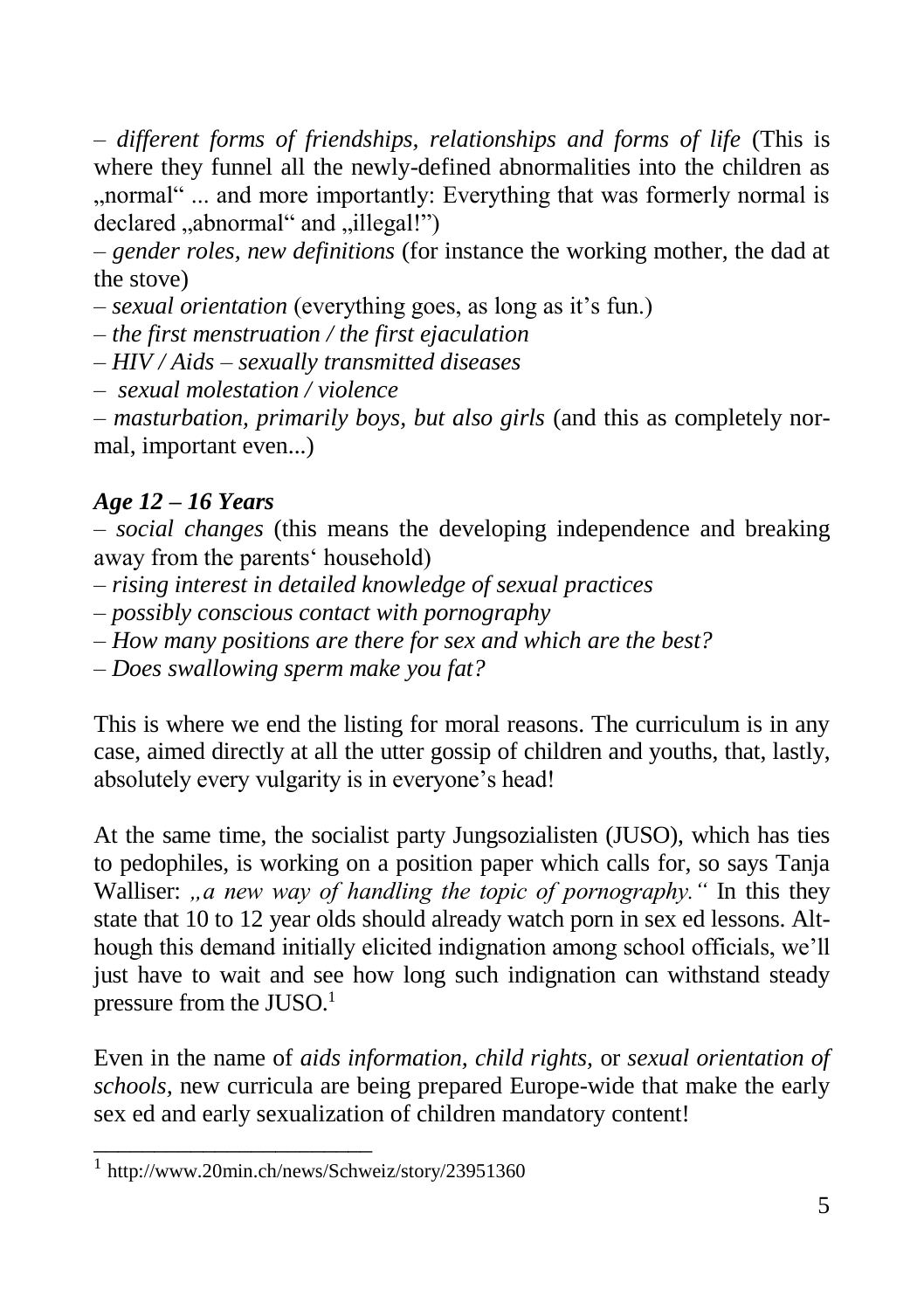How did we get to the point of this internationally widespread sexual education ideology? Did it just happen overnight? We've researched extensively to find out who exactly the founding fathers of these "external sexual educators" were. The following is the result of this research.

## The Founding Father of Early Sexualization

It was implemented in the USA in 1939 by the most persistent work of the sexologist Alfred C. Kinsey.

Alfred Kinsey was repeatedly called: "the most important sexologist of the 20th century." (Schwenke, Ph., Im Hosenstall der Wissenschaft, ZEITonline, April 18, 2010, p. 1). He should not exactly be called the most important sexologist, for reasons we will still discuss, but surely the most influential factor of the so-called ..sexual-societal opinion development. $-$  Most all of the newer sexual education programs are based on the work of Kinsey!<sup>1</sup>

Kinsey's viewpoint was: "Anything goes." This so-called modern thinking is one that Kinsey coined for sex and sexuality. In practice it has been shown that this is an extremely dangerous idea, because it has led to innumerable criminal acts and still does. Kinsey's main work shows that black on white. It concerns the two volume Kinsey report:

1.: *Sexual Behavior of the Human Male*, Indiana University Press (1948) / Fischer Frankfurt (1967)

2.: *Sexual Behavior of the Human Female*, Indiana University Press (1953) / Fischer Frankfurt (1970)

With these works, "Dr. Sex", as he was called, actually influenced the sexual thinking of almost the whole world! Obviously a man whose words hold power of many nations. A man whose teaching is only now beginning to bear fruit. Kinsey was the father of sexual free thinking!

<sup>&</sup>lt;sup>1</sup> Dr. Chr. R. Vonholdt: "Hört ihr die Kinder weinen?", erschienen in Bulletin Nr. 19 des Deutschen Instituts für Jugend und Gesellschaft, 2010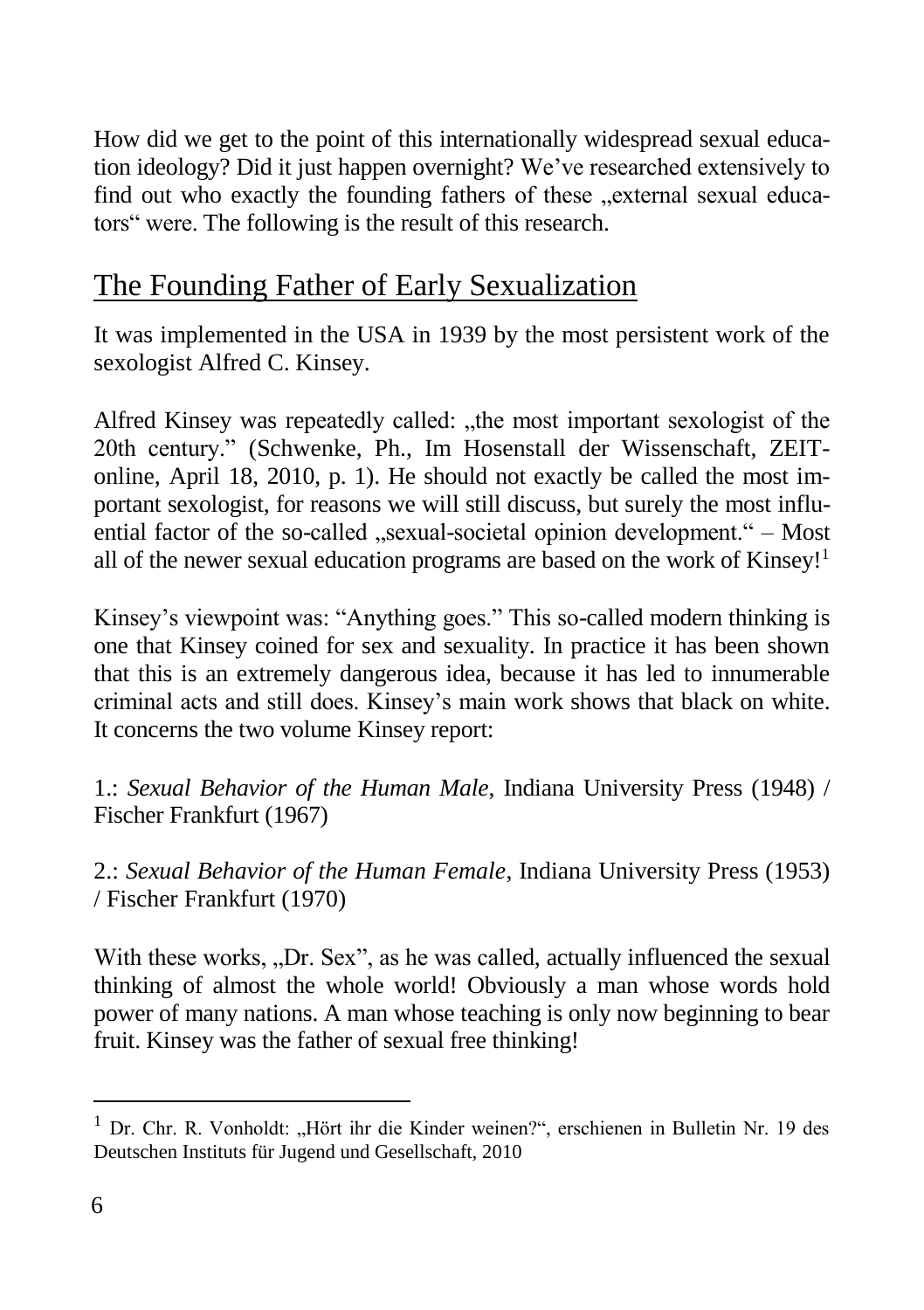But who exactly was Kinsey? No question could currently be more important than this. Because Kinsey's words and teaching have such worldwide effects as those of the greatest founders of religions. But what exactly are Kinsey's words and works? Should he have such acceptance?

## Kinsey's Works and Mindset

#### **A) An unbelievable secret life**

Over the course of his life, Kinsey collected over 18'500 case studies with a preference for underage youths in order to bring this into society. Kinsey's highest goal was sexual variety. Yet he called himself a "conservative scientist". But in 1997, the German magazine, *Der Spiegel*, published a piece about the incredible **secret life** of Kinsey. The Kinsey biography by James Jones proves that the sexologist Kinsey let his homosexual and sadomasochistic side run rampant.<sup>1</sup> It contains reports of Kinsey's time as a boy scout living out his **voyeuristic and exhibitionistic character** unrestrained.

#### **B) A sexually perverse harasser**

After Kinsey left his Christian home with deep hate, he collected coworkers in order to "scientifically" study the sexual behavior of people, but most predominantly that of underage children. Each one of his workers had to completely reveal their sexual life and behavior. In a secret room in his house, Kinsey **regularly hosted group sex games** with his workers and chosen guests. He even **forced his own wife to participate**. – Kinsey had a professional camera team film homosexual, heterosexual and sadomasochistic scenes<sup>2</sup>

 $\overline{a}$ 

<sup>1</sup> Paul. R., Kopernikus der Triebe, DER SPIEGEL, 50/1997,

http://www..spiegel.de/spiegel/print/d-8840486.html

 $2$  William Dallenbeck, Clarence Tripp. Tripp appears in the BBC-Documentary: "Secret History: Kinsey's Paedophiles", http://video.google.com/videoplay?docid= 860630 5708018993332#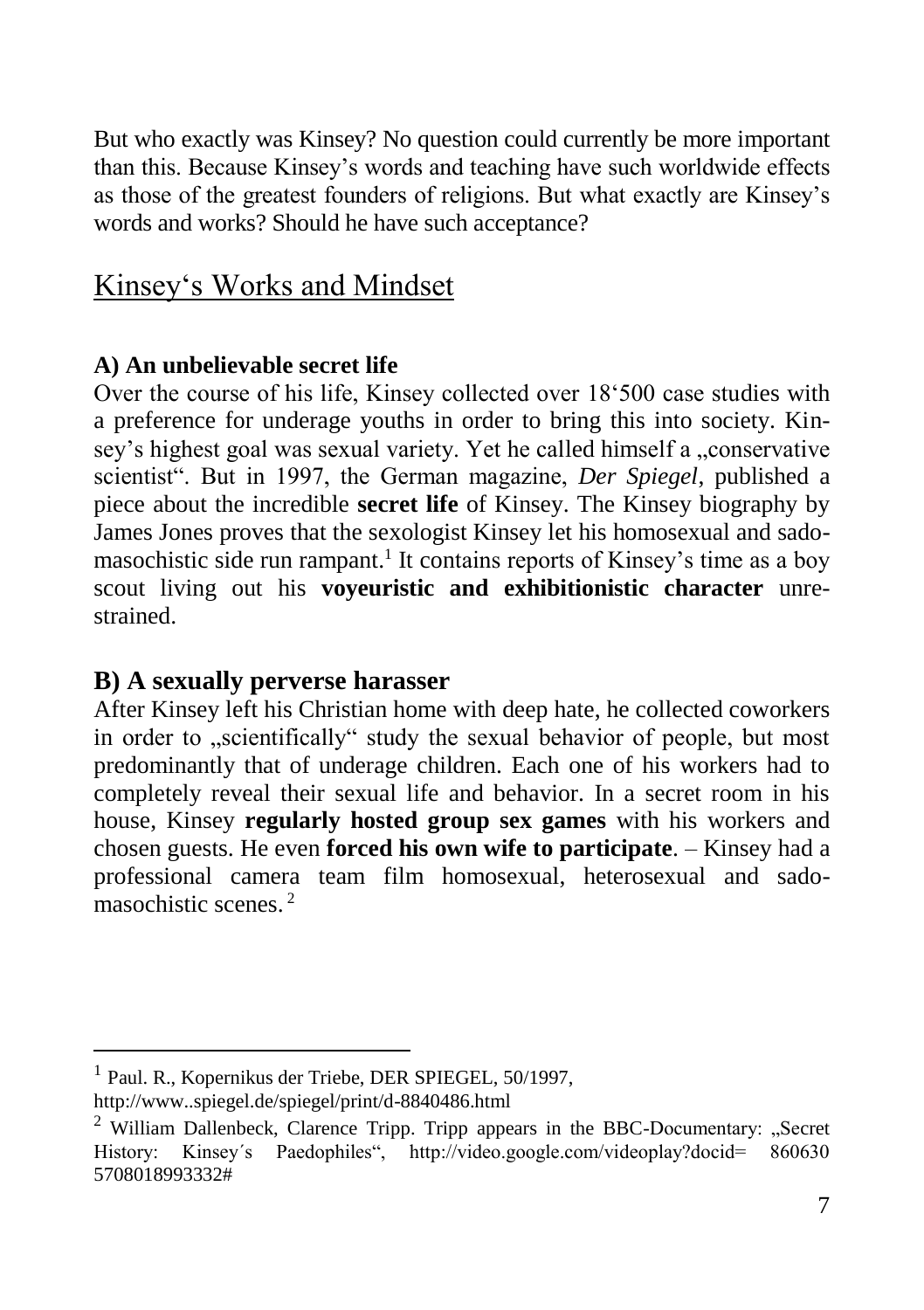#### **C) A Rockefeller henchman**

In spite of the pressure that made them sick, his workers complied out of fear for their careers. People working for Kinsey were, for instance, Clyde Martin, who had no formal training in statistics. And yet he was in charge of the statistical analysis of all data. The whole deal was even financed by the **Jewish Rockefeller Foundation**. Later on, they repeatedly stated that they demanded a professional statistician, but Kinsey could not be budged.

#### **D) A sado-masochist**

Kinsey himself suffered from extreme sado-masochism **\***.

\*sado-masochism = Causing bodily and mental agony to himself and others.

He supposedly undertook brutal and incredibly painful manipulations on his own genitals over and over again.<sup>1</sup> Besides his homosexual relationships to his coworkers like Pomeroy and Martin, he also was a part of the **homosexual scene** in Chicago.

#### **E) An atrocity-propagandist**

Kinsey created intense questionnaires for his scientific studies. By reading these it becomes clear that Kinsey was convinced that every person at some point or other had practiced perversion, had an affair or other brutal, sadistic experiences. Also that everyone at some point in their life had sexual experiences with someone of the same sex, with animals, or with children. There was no room in his questionnaires for the person taking it to circumvent such monstrosities. And if they at some point admitted to something of the like, Kinsey had them in his grip.

#### **F) Ein Statistik-Betrüger**

Even though Kinsey stated that his sex-research results were taken from a broad majority, he generally limited himself to questioning prostitutes,

<sup>&</sup>lt;sup>1</sup> Jones, J. H., Alfred C. Kinsey: A Public/Private Life, W. W. Norton, New York, 1997, Seiten 609-610; also Jones in the BBC-Documentary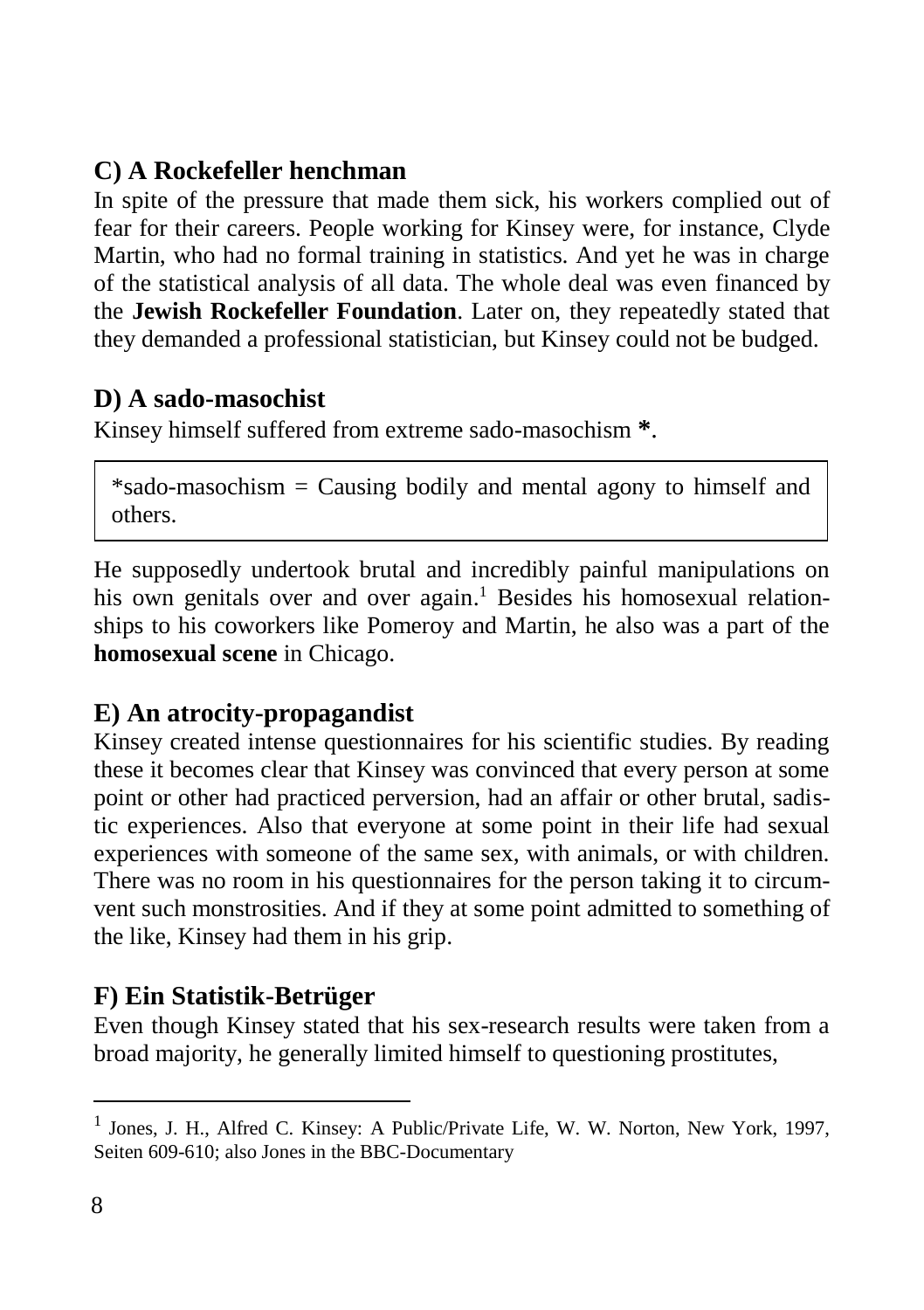homosexuals, prison inmates and people from the "underworld", as he called it. Kinsey was therefore a proven **statistic cheater**!". Although Kinsey's sexual research was intended for marital preparation counseling, they contained nothing about themes such as pregnancy, birth, and nursing babies, which would have definitely belonged there. On the bottom line, Kinsey was sexually ill. A man who manipulatively and aggressively abused his professional authority as a teacher.

When Kinsey tried in the 40s to make his more than 350 questions about sexual behavior public, he had a very hard time reaching *normal* people. It was must easier to get data from people , living more unconventionally". And this is how it resulted in the deceptive picture that 95% of all American were supposedly sexual derelicts, 69% were regular visitors of prostitutes, 37% had homosexual experiences, and 17% of US farmers had supposedly had sex with animals. 1

#### **G) A methodological deceiver**

It was first in 1981 that media expert Dr. Judith Reisman was able to uncover these grave methodical frauds in Kinsey's work. What was interesting is the fact that a great part of Kinsey's data stemmed from pedophiles – meaning from criminal child molesters. So they didn't interview the general population, but pedophiles! And yet to this day, Kinsey's work is still the most essential so-called "scientific" foundation of sexual research worldwide". <sup>2</sup> Even the foundational thesis of sexual education and schooling which the Swiss Lehrplan 21 builds upon, states under the title "Primary School" that it is empirically proven wrong that there is any phase of childhood without sexual activity. <sup>3</sup>

Empirically means: "after experimentation." But it's exactly Kinsey's collection of experiments that Lehrplan 21 bases itself on, just like almost all

<sup>&</sup>lt;sup>1</sup> Reisman, J., Kinsey: Crimes and Consequences (KCC), The Institute for Media Education, Crestwood, 2000, S. 87

 $2$  1981, during an international sexual-science conference in Jerusalem – BBC-Documentary, broadcasted in 1998: "Secret History: Kinsey's Paedophiles", available at: http://video.google.com/videoplay?docid= 8606305708018993332#

<sup>3</sup> Latent phase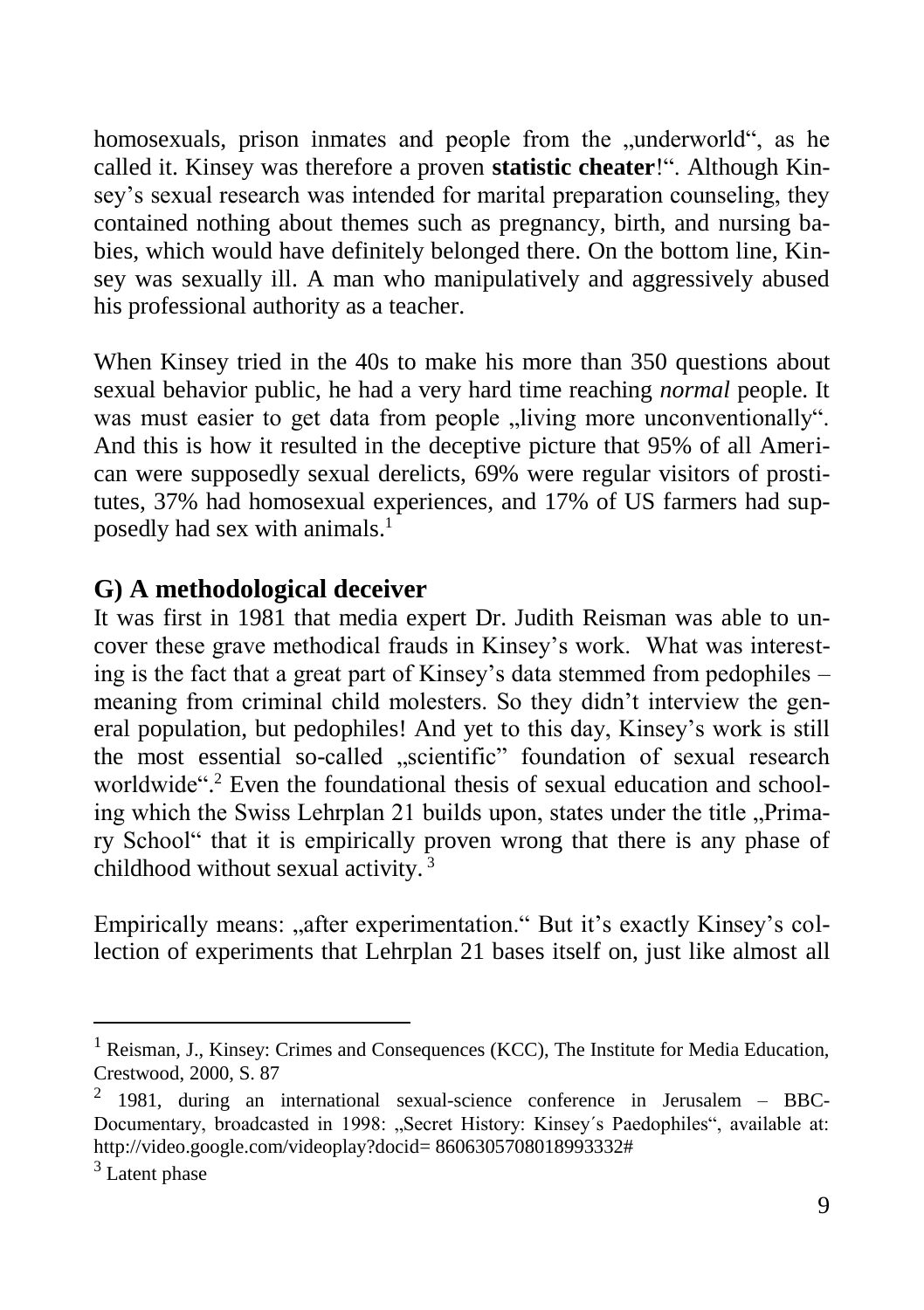other sex education programs worldwide. Most school officials have no idea what they are basing themselves on.

## Two Questions in Between to Unknowing and Therefore *Yet* Blameless People

- 1. Would you accept the yet highly praised foundational research of human sexual behavior if you knew that the originators of such were criminal child molesters and statistic cheaters?
- 2. Did you know that the current worldwide trend for sexual stimulation of underage persons is proven to be based on exactly these "empirical foundations?"

#### **H) Alfred C. Kinsey – A Lie Propagandist**

In *Sexual Behavior of the Human Male*, Kinsey declares that his book only contains data from 5300 Caucasian men and boys, although he supposedly held data from 6300 male persons. Allen Wallis, one of the USAs most renowned statisticians, analyzed this claim and came to the conclusion that the book only contained 4120 persons. And it was also missing the *exact age structure* and *sexual orientation* of the subjects.

Over and over again, Kinsey claimed to have data representing the general US population of the 1940s. But a closer look showed that the book *Sexual Behavior of the Male* merely contained data from not representative, in part very suspicious subcultures:

– approx. 1400 criminals from prisons in various US states: Many of them were in for child molestation.

- Dr. Judith Reisman suspected 630 homosexual men,
- $-200$  so-called "sexual psychopaths" were found;
- also 329 criminals sentenced for other various crimes;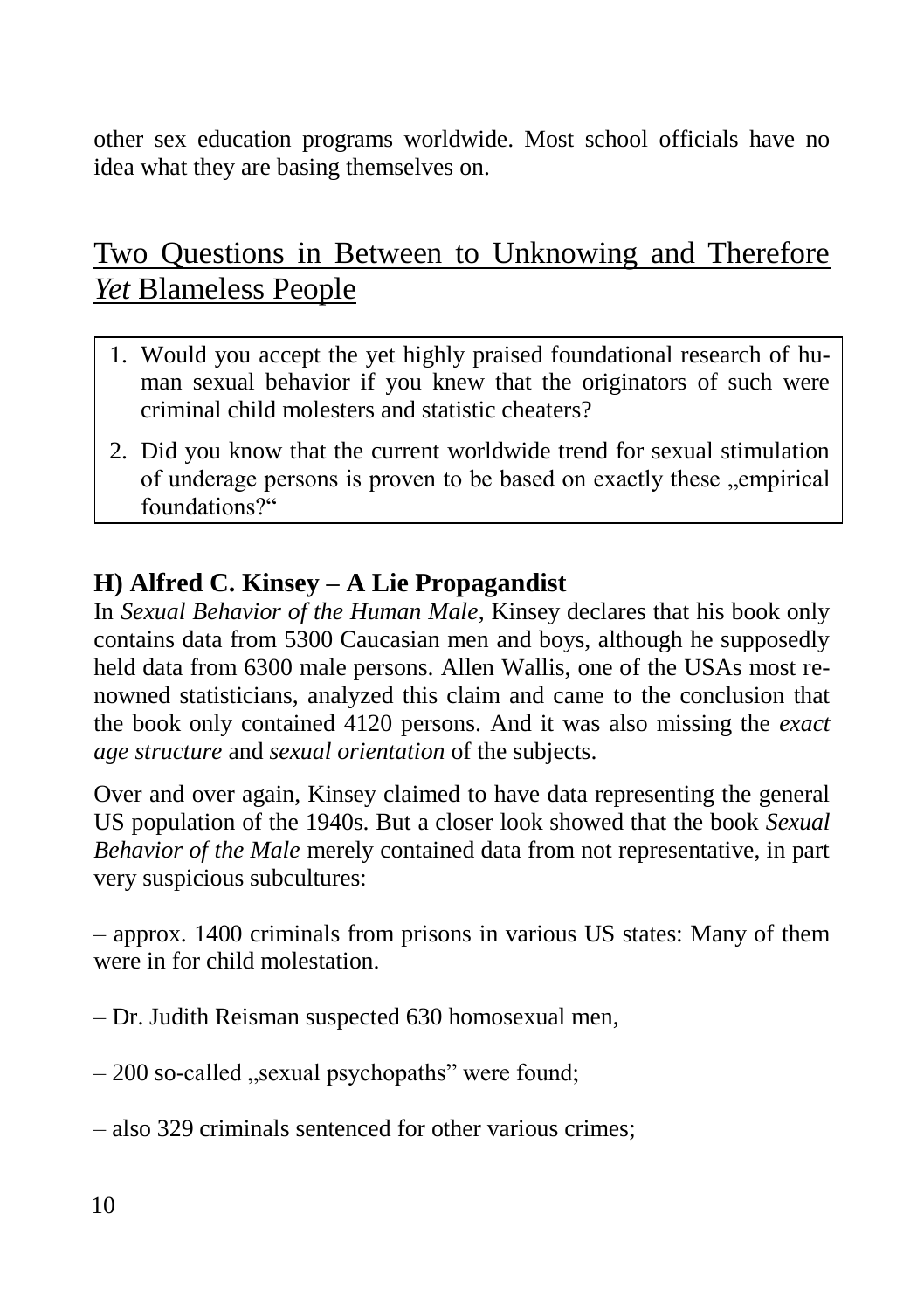- and also at least 317 male children between the ages of two months (!) and 15 years who were abused sexually (although they suspected many more):

- there were 350 students with "odd behavior",

- and last but not least there was a person group of criminals that Kinsey simply declared to be ..the underworld".

A clear case of lies and propaganda by cheating the statistics! Most of the data stemmed from participants whose lifestyle cannot be representative for a whole nation! When Kinsey was repeatedly criticized for this, he said that, *"this perception was based on the old opinion that criminals were different than the rest of the population."* <sup>1</sup>

## Three Questions to All Who Will be Forced to Attend Sex Ed (for answering yourself)

- 1. Would you accept official statistics as reference documents if one would honestly tell you that they primarily consist of statements by criminals, especially pedo-criminals – as their statements should be taken as equivalent to those by normal citizens?
- 2. Did you know that the worldwide most recognized and most fundamental research about sexual behavior is based on exactly such foundations?
- 3. Did you know that the current trend to impose mandatory sexual education as derived exactly from these statistics?

## Kinsey's Pedo-Criminal Atrocities

l

**"Denn was heimlich von ihnen geschieht, ist selbst zu sagen schändlich."**

<sup>1</sup> Pomeroy, W., Dr. Kinsey and the Institute for Sex Research, a. a. O., 1982, S. 202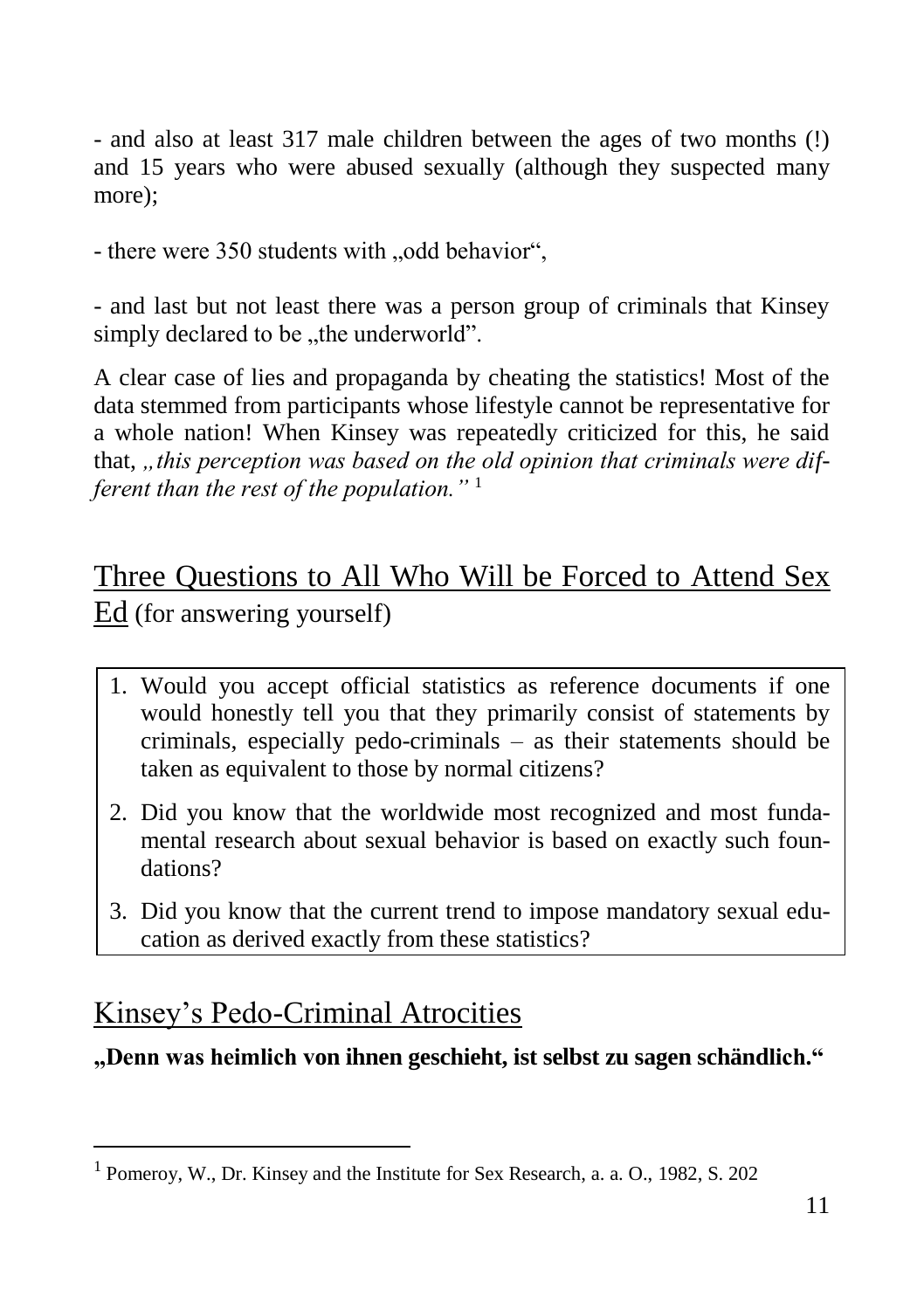When Kinsey's book '*Sex Offenders*' was published in 1965, he defended sexual abuse of children with the words: *"The repulsion with which society views adults who have had sexual contact with young children negates itself when we study the behavior of other mammals. Sexual activity between adults and immature animals is current and seems to be normal from a biological viewpoint."*

You read correctly! Kinsey saw man merely as another kind of mammal! Alfred C. Kinsey placed us all on the same level as apes, rabbits, dogs, and pigs. But in typical "empirically scientific manner," Kinsey took it a step further and proclaimed that all sexual violence is a part of normal mammal behavior! The logical conclusion: **..If the parents wouldn't step in**" says Kinsey "**young girls and women would see rape as a "nice experience**".<sup>1</sup>

Dr. Judith Reisman emphasized in her Kinsey-studies that his extreme belittlement of sexual abuse even had **an impact on American legislature** for instance redefining rape and lessening the sentence. Kinsey even made fun of the FBI when they warned of a rise in sexual offences in 1950. He belittled the disgusting crimes against children and boldly published that the much greater damage was done by the adults' hysterics.

*"It's difficult to understand why a child, except for its cultural conditioning, should be disturbed at having its genitalia touched,... or disturbed at even more specific sexual contacts."*<sup>2</sup>

## 1888 Sexual Case Studies of Children!

Alfred C. Kinsey's primarily sexual attraction to children showed itself clearly in the 1888 sexual case studies of boys between the age of five months (!) and post-pubescence – as well as 147 girls between two (!) and fifteen years old!

<sup>1</sup> Brownmiller Susan, Gegen unseren Willen. Vergewaltigung und Männerherrschaft, Frankfurt 1983, p. 192

<sup>2</sup> Alfred Charles Kinsey, Wardell B. Pomeroy, Clyde E. Martin und Paul E. Gebhard: Das sexuelle Verhalten der Frau, Fischer Frankfurt 1970, p. 137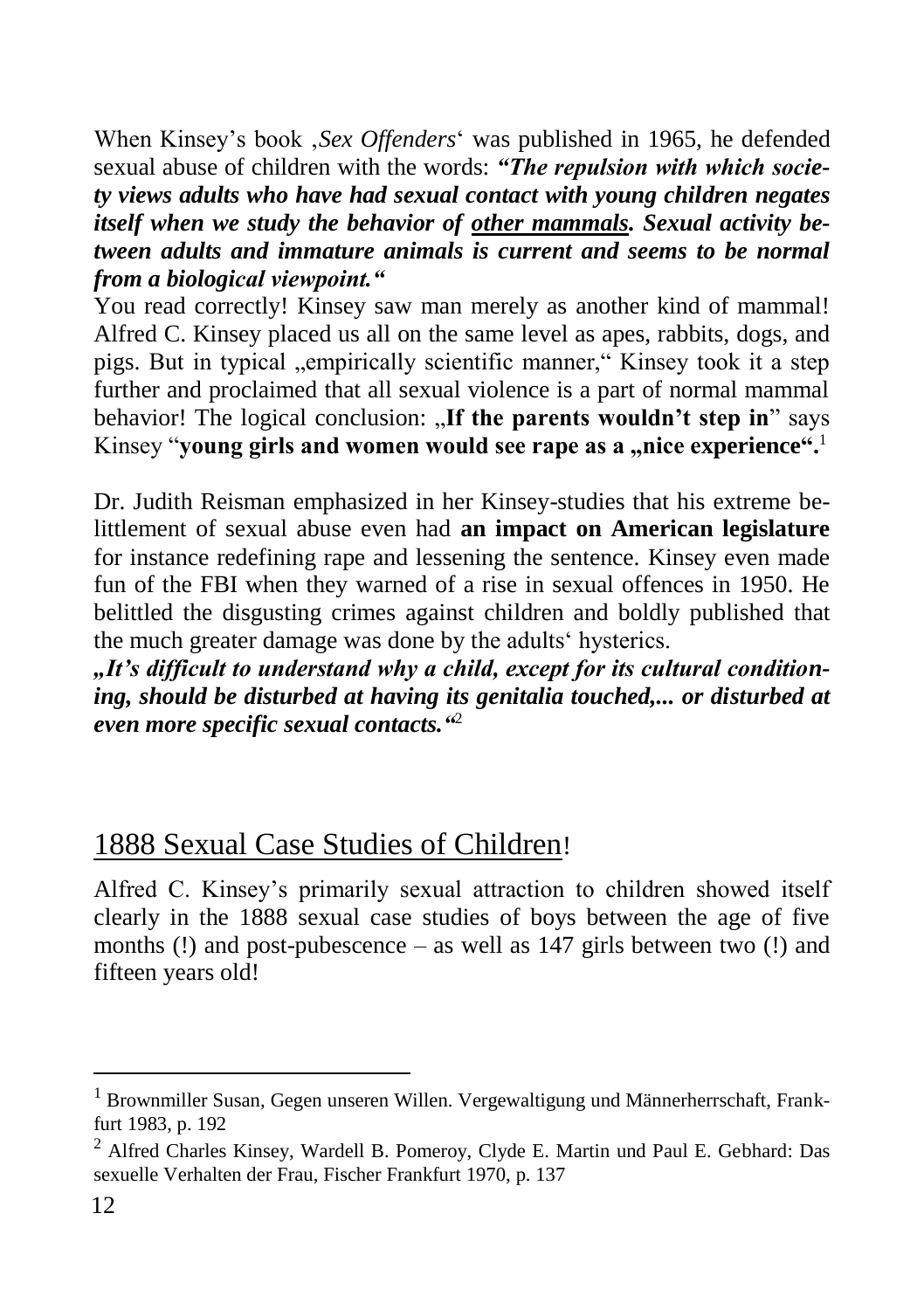Base line for the tests: The boys and girls were sexually "stimulated" or stimulated themselves while pedophiliac "observers" measured with a stopwatch the length of time until reaching an "orgasm".<sup>1</sup>

## A Victim's Witness

Freilich bestritt Kinsey, dass er selbst diese Tests durchgeführt habe. Doch diese Behauptung entlastet ihn so wenig wie einen, der einen Mord zwar nicht selber verübt, wohl aber durch einen Auftragskiller ausführen lässt. Auch in einer BBC-Dokumentation vom 10.8.1998 wurde der Fall Kinsey untersucht. Der Bericht einer älteren Frau, lediglich Ester genannt, wirkte definitiv überführend: "Ich war noch ein kleines Mädchen … *Kinsey kam in mein Elternhaus zu Besuch. Ich wurde von meinem Vater ... und auch von meinem Grossvater sexuell missbraucht. Dort wurde mein sexuelles ,Verhalten' mit Hilfe einer Stoppuhr aufgezeichnet. Das Ganze wurde gleichzeitig abgefilmt und an Kinsey ausgehändigt."* Ester kam nie mehr darüber hinweg.

Ein Team-Mitglied, Paul Gebhard, gab 1992 in einem Interview zu, dass das Kinsey-Team Pädo-Kriminelle für die Erlangung "wissenschaftlicher Daten" über angeblich *normalen Kindersex* rekrutierte. Er sagte: "Wir baten sie *(und damit meinte er die Kinderschänder)*, Beobachtungen zu machen … Aufzeichnungen … und wenn möglich, die Zeit zu stoppen und uns dann zu berichten $.42$ 

## Alfred C. Kinsey and the Serial Rapist

Judith Reisman's studies show that *children were molested over the course of months and years* while their tormenters passed the records on to Kinsey as  $\ldots$ scientific data $\ldots$ <sup>3</sup>

Kinsey supposedly received the most data of the sexual behavior of children from Mr. Green, a serial rapist, from whose "experience" also stems the

<sup>&</sup>lt;sup>1</sup> Johnsen, A. R., Ethics of Sex Research involving Children and the Mentally Retarded, in: Masters, W. H. Ethical Issues in Sex Therapie, Vol. II, Little Brown and Company, Boston, 1980, p. 71

<sup>2</sup> Secret History: "Kinsey's Paedophiles", http://video.google.com/videoplay?docid = 8606305708018993332#

<sup>&</sup>lt;sup>3</sup> Reisman, KCC, p. 136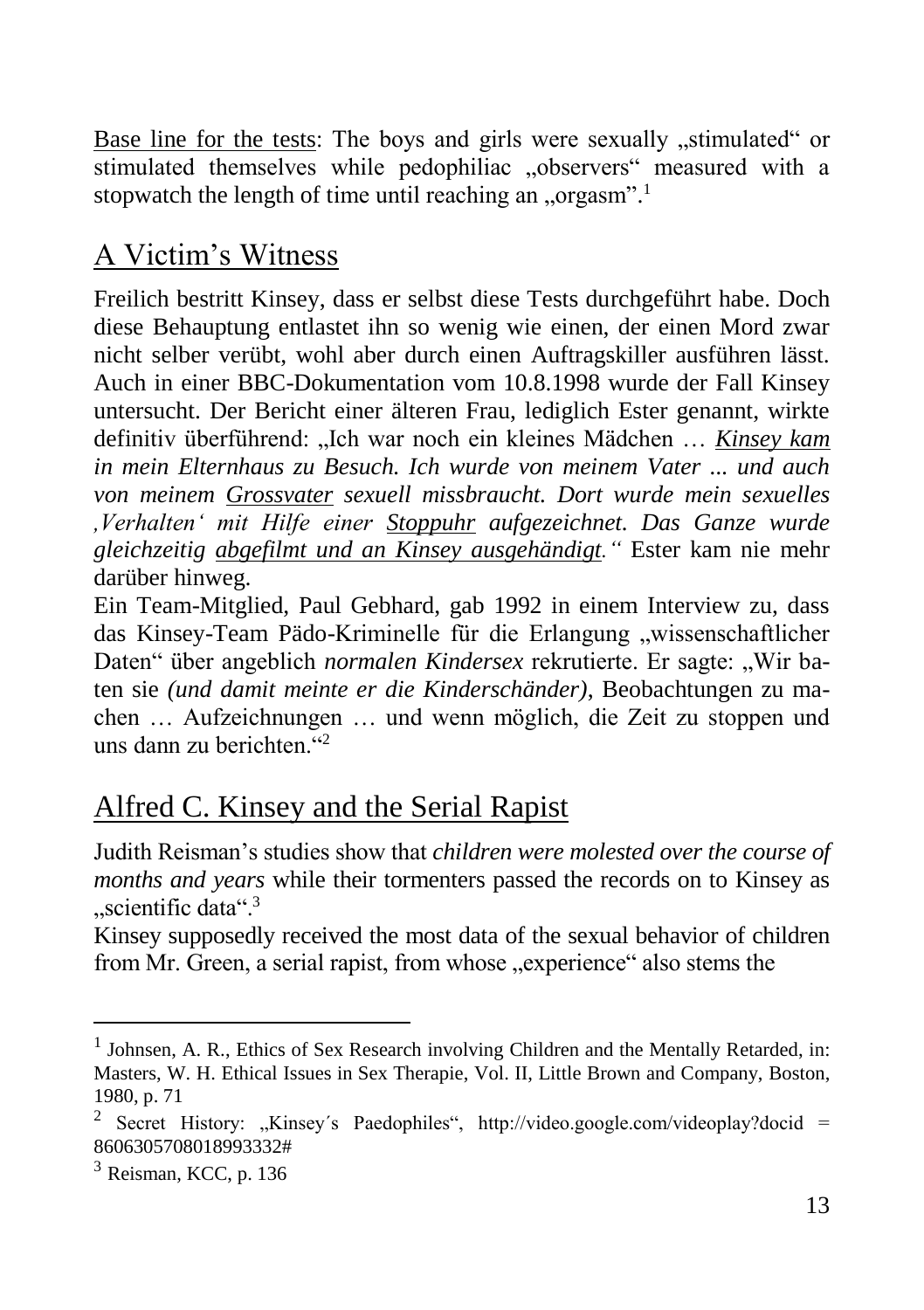"6 types of orgasms" of infants (!) and young boys. Kinsey is reported to have had connections to all kinds of pedophiliac organizations, as well as to child molesting teachers, pedophiliac fathers and mothers inside and outside the  $IISA^{-1}$ 

From 1936 until 1956, Kinsey is proven to have had periodic mail correspondence with Friedrich von Balluseck, a pedophiliac religion teacher of the evangelical church in Brandenburg, Germany. In 1957, he stood before court in Berlin for charges of child abuse in numerous counts, one of them being his eleven year old daughter, as well as the possible murder of a ten year old girl. The FBI contacted Interpol once they found out that von Balluseck had sent detailed data of his sexual encounters with girls and boys between the ages of nine and fourteen to Kinsey over the course of twenty years. But Kinsey refused to hand over the sex diary – under the pretense that he didn't want to harm the good name of the pedophiliac criminal… When the chief justice made the accusation that von Balluseck abused children in order to impress Kinsey, he retorted: "Kinsey asked me to do it himself." The German paper, Die Berliner Morgenpost, wrote on May 16, 1957 on page three: "Kinsey should have pressed charges against Balluseck!"

**Almost all of today's sex education programs base themselves directly or indirectly on Kinsey! It's time for society to finally say goodbye to Kinsey and his criminal foundation research and turn towards the abused victims instead of the perpetrators driven by their carnal instincts! <sup>2</sup>**

## Child Torture as a Global Foundation for Experimentation for Modern "Sex Ed"

What Alfred C. Kinsey saw as "normal child sex" was in reality nothing other than the sexual torture of children. Kinsey had a passionate and perverted interest in the "ability to orgasm" especially in underage persons, meaning pre-pubescent boys without ejaculation! And as a result of Judith Reisman's research, a staggering documentary called *"The Children of Ta-*

 $\overline{a}$ 

 $1<sup>1</sup>$  The Kinsey archives name him as "Mr. Green", the Jones biography as "Mr. X".

<sup>&</sup>lt;sup>2</sup> One notable exception is Teenstar: www.teenstar.de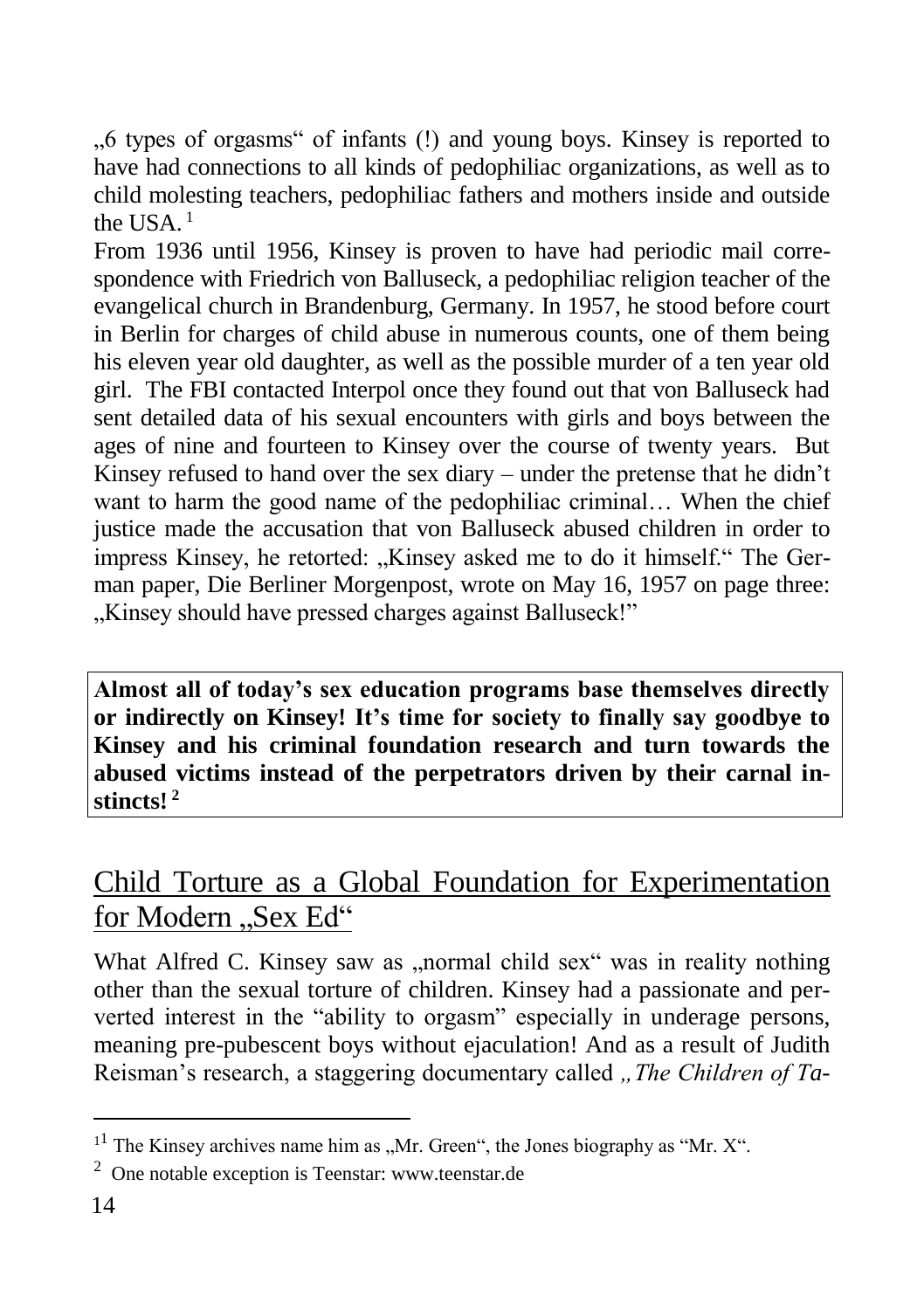*ble 34"* was created, revealing the most gruesome details for the safety of the child victims of that infamous Table 34. The demonic Table 34 was compiled in closest cooperation with Mr. Green, who the BBC team revealed to be Rex King, a serial rapist who had sexually abused more than 800 boys and girls. In it Kinsey listed the orgasm ability of no less than 317 male infants and children!"<sup>1</sup>, 32 % of children ages two to twelve months, so at least about 270 to 300 infants, are supposed to have climaxed, so states Kinsey. And the more incredible: Kinsey complained in the same breath that there were scores of pre-adolescent, pre-pubescent children who did not climax, even under persistent, different and repeated stimulation! Christ or Kinsey?

Such results can only be retained by massive human rights violation in the form of sexual assault! But this was only the beginning: Kinsey and his ... observers " – meaning the child molesters – were on the lookout for multiple orgasms! This is how we find children between the ages of five months and fourteen years who were "observed" over a period of 24 hours. This way eleven month old infants (!) were forced to have no less than 14 orgasms in 38 minutes and two years old toddlers to have 7 orgasms in 9 minutes!" "In the face of this perverse child torture – und even in the name of foundational research – one can only hold their eyes and ears closed and finally call for justice! Why were these perpetrators never punished for this most criminal pedophilia?

These are the works and the fruit of the fathers of all those sex educators who precisely at this time want to force a worldwide early sexualization of our children and youth. They follow in the footsteps of pedophiliac con men of the highest degree! Every tree becomes like its seed and therefore early sexualization will get out of hand worldwide, if it is not slowed down and stopped in all finality! If we don't succeed in nipping every early sexualization effort and mandatory sex education in the bud, then the latter will be worse than the former: But whoever thinks that this dark prognosis is exaggerated, must realize that Kinsey and his coworkers weren't in the least content with the results as is, therefore stating:

<sup>&</sup>lt;sup>1</sup> Sexual Behavior of the Human Male, p. 178, German, page 156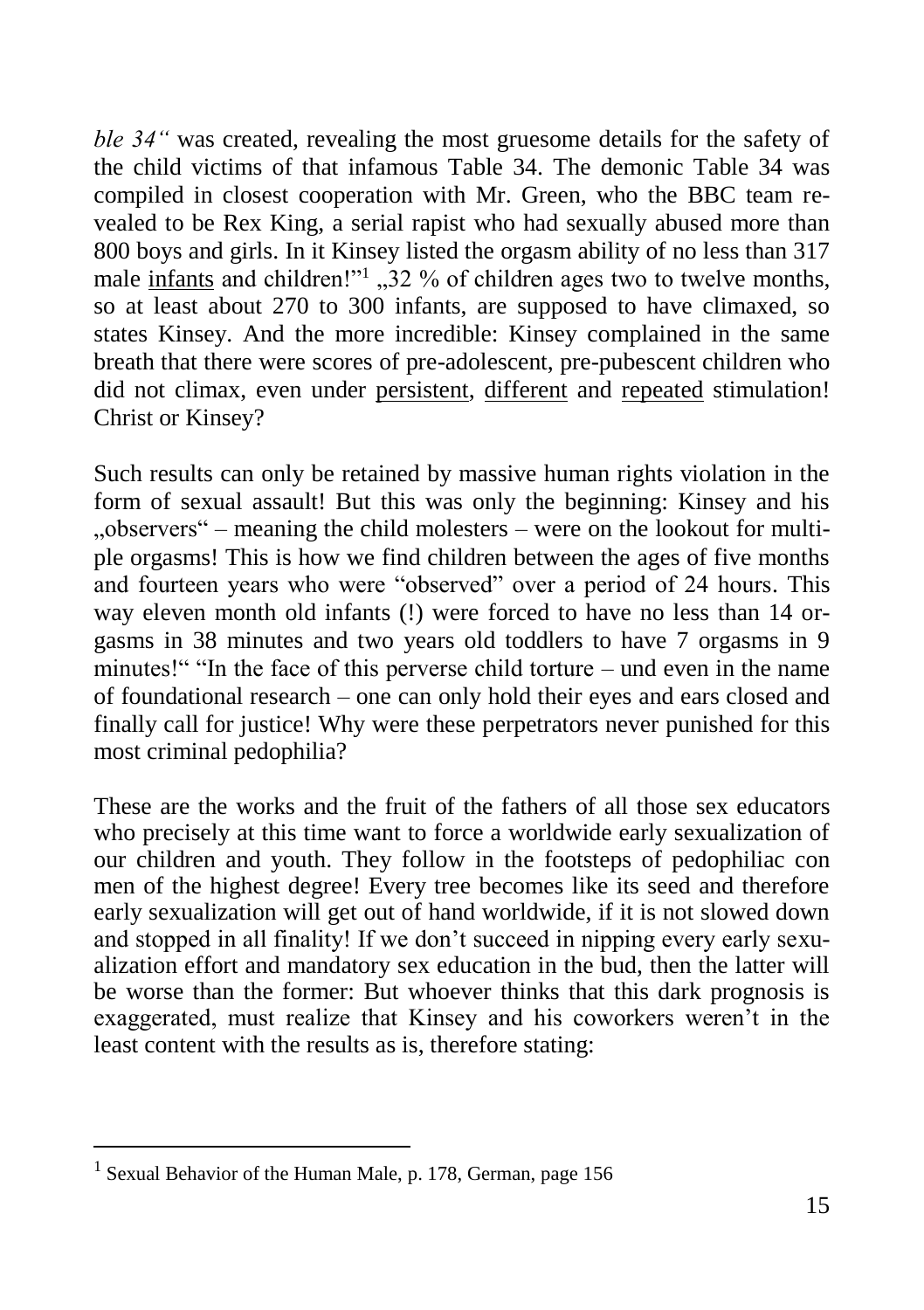#### *"It is certain that a higher proportion of the boys could have had multiple orgasms if the situation had offered…"*

## 26 Times in 24 Hours

After forcing a four year old and a thirteen year old to climax 26 times in 24 hours, the Kinsey report states dissatisfied, *"even the youngest males, as young as 5 months in age, are capable of such repeated reactions. …still more might have been possible in the same period of time.*<sup>" 1</sup> What may happen in a not yet fully developed body, or in the soul of a child that is abused in such a dramatic way? A neutral scientific study proved a long time ago that exaggerated sexuality sooner or later leads to dangerous softening of the brain and nerve damage.

## The Six Orgasm Types

It is of greatest importance to know what the child molesters documented during the, let's say, early sexualization attempts so we don't have to call it rape. They recorded it in Kinsey's list of six orgasm types, of which I will only cite a few excerpts: Type 3: Extreme tension with violent convulsion<sup>2</sup> …often involving the heaving and jerking of the whole body…the legs often become rigid, muscles of abdomen contracted…hard shoulders and neck stiff and often bent forward, breath held and gasping, eyes staring or tightly closed." <sup>3</sup> Type 4. ...hands grasping, mouth distorted, sometimes with tongue protruding; whole body or parts of it spasmodically twitching, sometimes synchronously with throbs or violent jerking... still more violent convulsions of the whole body<sup>4</sup>; heavy breathing, groaning, sobbing, or more violent cries, sometimes with an abundance of tears (especially among younger children)" Type 5. ...culminating in extreme trembling, collapse, loss of color, and sometimes fainting of subject." Type 6. Pained or frightened at approach of orgasm... some males suffer excruciating pain and may scream if movement is continued or the penis is even touched."

4 Shaking tremors

 $\overline{a}$ 

<sup>&</sup>lt;sup>1</sup> Sexual Behavior of the Human Male, p. 179-180. Table 34 in German is Table 18, see p. 158.

<sup>&</sup>lt;sup>2</sup> Shaking tremors

<sup>3</sup> Das sexuelle Verhalten des Mannes, p. 137-138, translated literally from German, not original English, p 161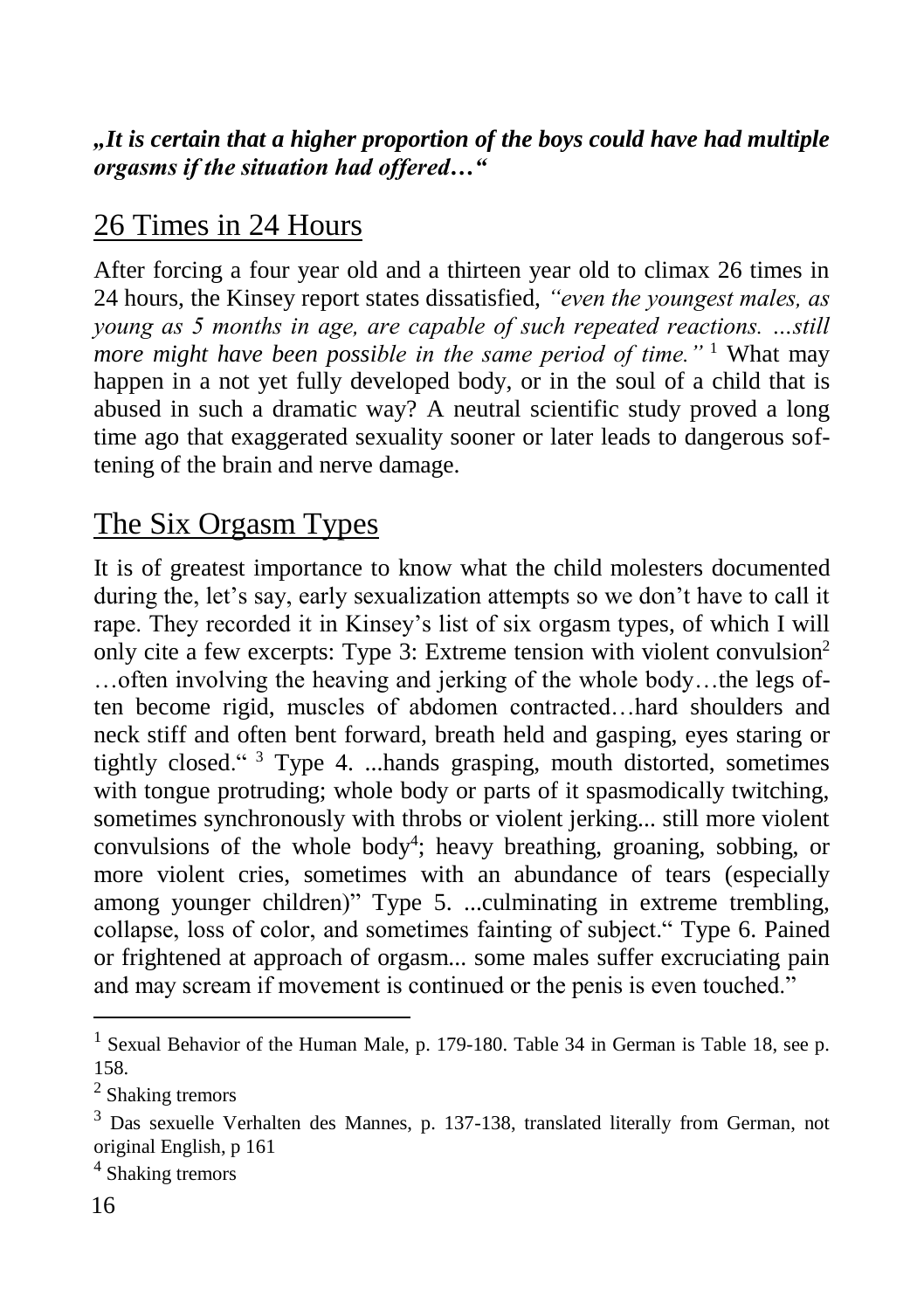## To Remember Times Gone By

**"But whoever shall offend one of these little ones which believe in me, it is better for him that a millstone be hung around his neck, and he be drowned in the depth of the sea."**

(The Bible / Jesus Christ)

Everything mentioned above was pure child torture! And this is exactly what it will come to worldwide if we let early sexualization have free reign!

## **7 Answers to the Question:**

*"What was your first reaction after hearing of Kinsey's work method, especially his theory on the six types of orgasms?"*

### Answers

1. "I guess I didn't hear correctly, sexual kinkiness and personal drives being misused for research purposes. That can't be. We need new laws to bring an end to this, this disgusting practice."  $M, G, -39 J, (A)$ 

2. "Kinsey should have used the same enthusiasm to work on tightening laws after finding out what he did. Instead he misused his research duty." *N. B. 41 J.(D)*

3. "I think, that one should introduce death penalty, at least for pedophilia, again." *M. H. – 41 J. (D)*

4. "I've taken care of psychologically disturbed people for many years and can confirm: an extreme overdose of sex damages your nerves and makes you mentally disturbed."  $A, D, -67 J, (D)$ 

5. "Actually everybody who wants to understand this, can sense that one loses ones self-control by overdosed sexuality. Why do we permit that?" *Th. Z. – 27 J. (D)*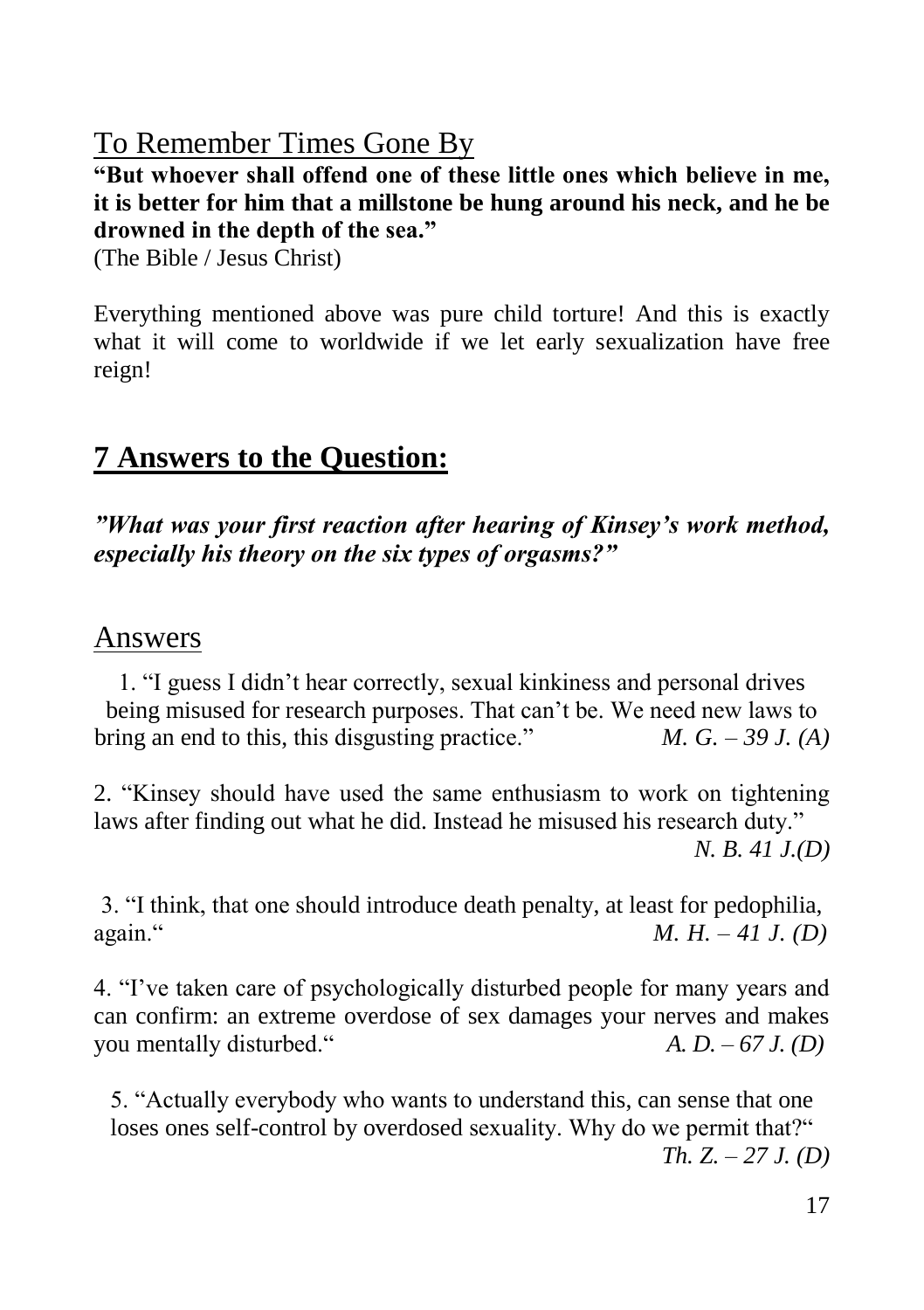6. "Well, pedophilia is still a criminal offense and it needs to stay that way. It doesn't become time-barred and that isn't allowed to change and federal prosecutors need to get their heads in here. And we really all have to stand up against this, so something happens. So early sexualization can't get a foothold worldwide." *P. B. – 46 J. (CH)*

7. "Everybody who doesn't stand up against this shit, becomes guilty of the same crime himself! One should report everyone aspirating any form of sex-education for kids, to the police."

> *F. F. – 29 J. (D) / K. W. – 62 J. (D) / H K. – 51 J. (A) and many others*

If such criminal child molestation is not to spread to a worldwide abuse epidemic, there is only one way to help: Clarifying opposition! But not by making our children porn-competent, but by radical, federal protection against every early sexualization attempt.

## Modern Sex Ed – A Trojan Horse!

We must note that all of this filth was already systematically filtered into the nations as "modern sex education" in 1938. Of course Kinsey never depicted the results of his research as the perverted experiments of a selfprofessing pedophile. Instead, he sold it as the first scientific proof that children were sexually *needy* from birth. But it's in our time, right now, that these criminal acts bear their fruit in the worldwide call for *"the right of children to sexual experience".*

## Resistance is an Obligation!

By means of Lehrplan 21, sex education is to be established at every Swiss school – without knowledge or consent of the citizens or the teachers. As we speak, foundations are being laid and laws put into effect on various levels that make every refusal of the mandatory and comprehensive sex education in school a felony. The coercion of the sex ed program is already formulated in such a way that not even freedom of religion will be accepted as an exemption. No one's argument counts, neither ethically-moral objections from parents, nor the refusal to participate by uninterested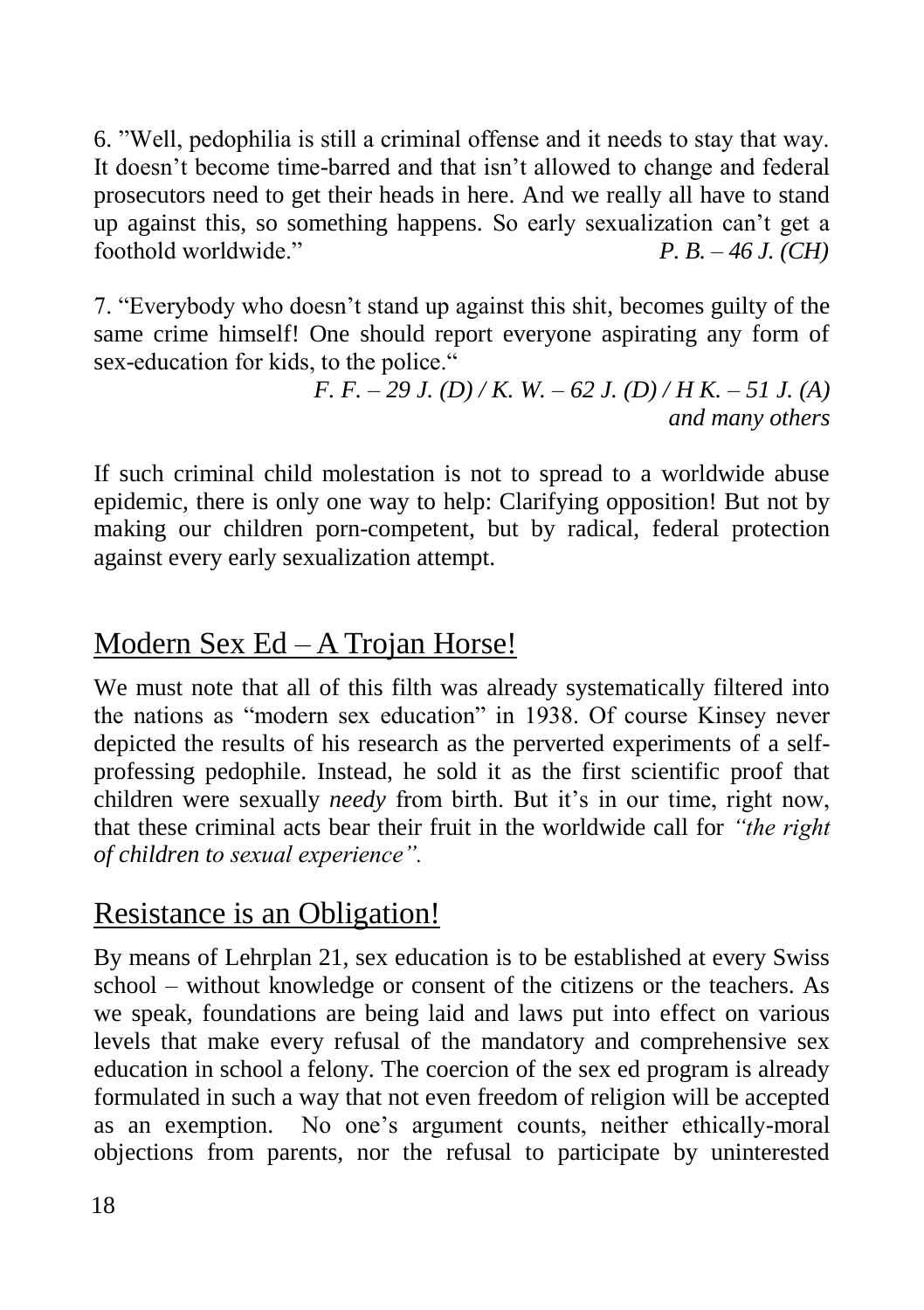children. What kind of spirit is in charge here?! And these laws have already come into effect. In 2010, parents in Germany were already thrown in prison for 40 days and faced 1000 Euro fines for refusing to send their children to sex ed. Only the people can still say NO to such sectarian, overly dictatorial force.

We say NO to mandatory sex education! We say NO to mandatory sex education and NO to comprehensive sex ed in schools!

- *The Swiss nationwide program "HIV und sexuell übertragbare Krankheiten"(HIV and sexually transmitted diseases), of the BAG (Bundesamt für Gesundheit, Swiss Health Administration) wants to ensure comprehensive sexual education.* We say: No HIV- Program as guise of the early sex ed!
- *The Foundational Thesis, the BHZ and the BAG build the foundation for a lawful mandatory sex education for all Swiss citizens!* We say: The BAG Foundational Thesis leads to mandatory sex education by law!
- *The Federal Health Administration, Switzerland (BAG) calls for a comprehensive early sexualization in the name of epidemic prevention!* We say: No epidemic law and also no prevention law should be used as a pretext for sexualization of children!
- *Basel's school law is working towards, as a transition for Lehrplan 21, instituting early sexualization!* We say: No mandatory sex education by school law!
- *In the name of child protection and mother counseling, they are pushing early sexualization in info brochures!* We say: No sexualization of children In the name of child protection!

#### **Early sexualization is not mother counseling!**

## Ten Basic Questions

A mandatory sexual education is just before its introduction by law. It cannot be refused, circumvented or even criticized with the argument of reli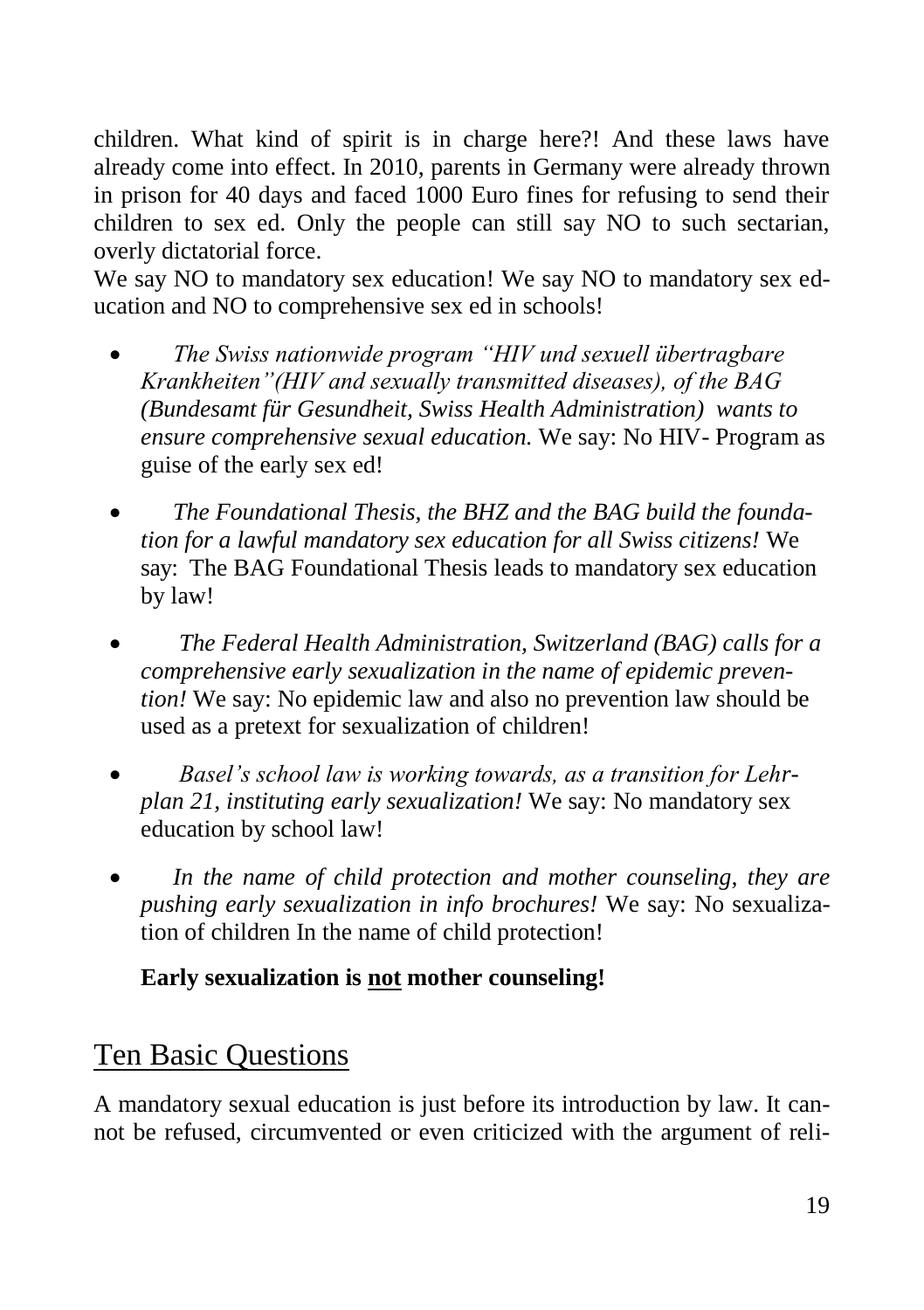gious freedom. But before these laws are finally passed, we need to ask ourselves ten important questions:

1. Why does the media not criticize Kinsey's human rights violating statements about sexual abuse in the same consistent way it usually does even the most harmless sex affair of influential politicians?

2. Where are all the sect experts? Was Kinsey not influential enough?

3. Why do the media play down and support Kinsey's child abuse, making themselves legally guilty of tormenting innumerable toddlers and children over the course of many years?

4. Why, after Dr. Judith Reisman revealed the facts, was there no public examination of Kinsey's data?

5. Why did the German Federal Center for Health Education (BZgA) still publish Kinsey's data without the least criticism in a representative brochure? And this in full knowledge of Reisman's work?

6. Why did the 2004 award-winning Hollywood movie "Kinsey - let's talk about sex" make it into German theaters? Which institute presented the award? What was the rating?

7. Why did this film not pass on the previously revealed genuine truth about Kinsey, instead, against better judgment, portraying Kinsey as the man who finally brought the western world sexual freedom?

8. Is the seemingly incredible true that even leading educational directors, the most influential politicians and a great portion of the media, starting with Hollywood, etc. are in the same bed as the sex criminals?

9. Could all the aforementioned circles of persons withstand thorough investigation for pedophiliac acts?

10. Is this a privately organized infiltration of our national representatives? A well-directed circumvention of democratic order? Is here a pseudo-government at work?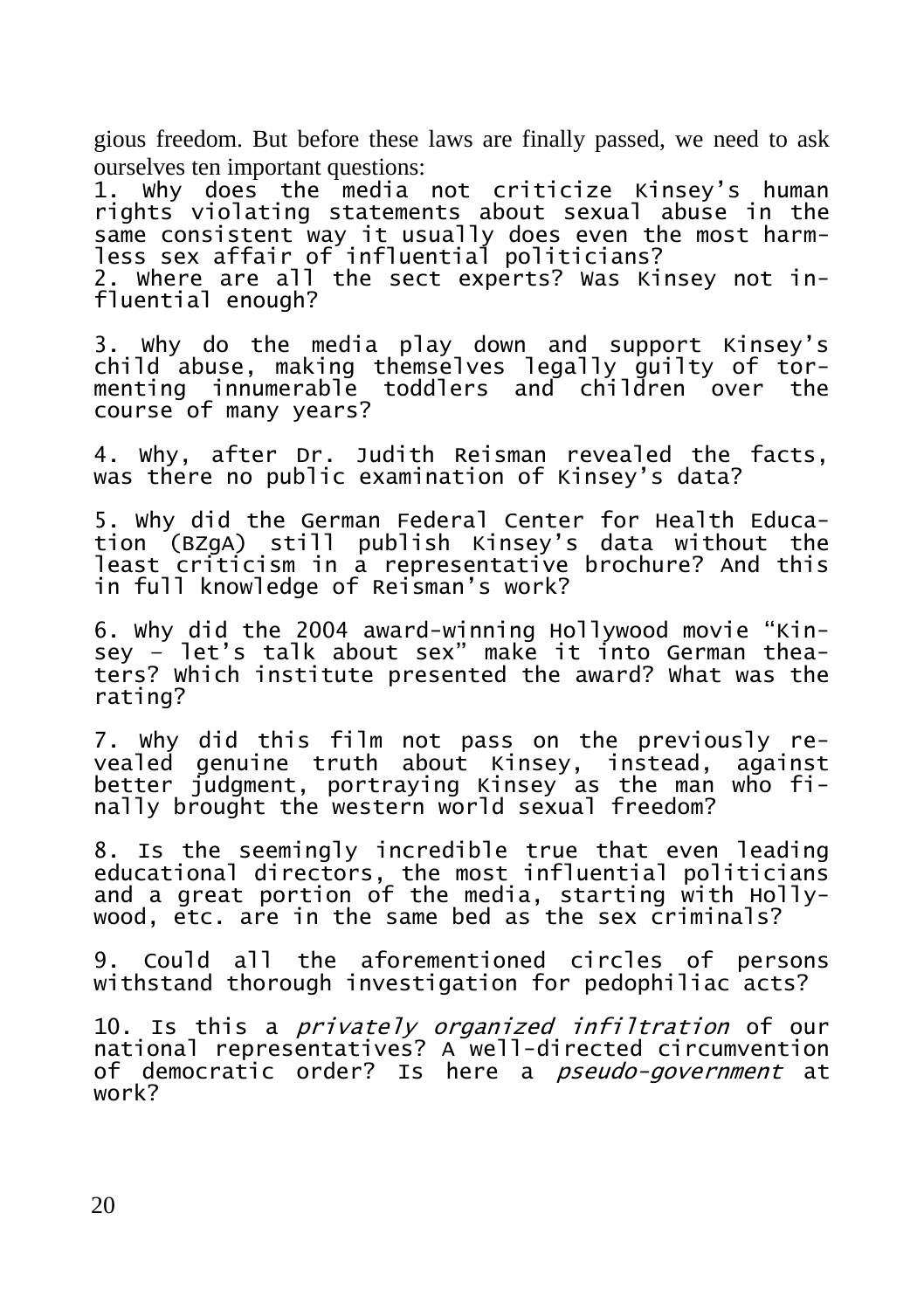The possibility of a pseudo-government cannot be excluded. For even in the Ukraine there are constantly seminars and conferences being organized for teaching personnel at schools that are being organized by *private investors* – who are they exactly? – mainly from Sweden. These are not being held in public, or even in schools, but in rented rooms and hotels, by *"external specialists…"!* Later on these studies are systematically taken into account to prove how important and essential it is for children to have sexual experiences as early as possible.

A speaker of the Orthodox Church made a statement: "They are advancing systematically in order to infiltrate and destroy a nation!"

## Who All is in the Trojan Horse?

If you take a closer look, you see that the drive behind this is mainly a number of gay and lesbian organizations. In Switzerland it's, among others, the PINK CROSS, the pedophile-friendly JUSO and the Gaynossinnen Schweiz, also the Lesbenorganization Schweiz (*Lesbian Organization Switzerland*), the Schwulen-Freundesvereinigung (*Gay Unification*) as well as all sorts of unknown pedophiles working underground. In their positional theses, they call for the radical furthering of what they call the social liberation, such as follows:

- The social terminology "male and female" is to be removed
- Sexual orientation and partner terms are to be released of all norms; for instance, relationships with more than two participants.
- Family will not be based on biological relation, but on the social network without norm! (For example, a child should also be allowed to have four parents). $<sup>1</sup>$ </sup>

Whoever investigates Kinsey and his kind more closely will realize that their goals lie in the renaissance and return of the heathen rituals: in heterosexual and homosexual prostitution, in pornography among adults, among children and among each other…and much more.

<sup>1</sup> Der ZeitGeist, Edition December 2010, www.gaynossinnen.ch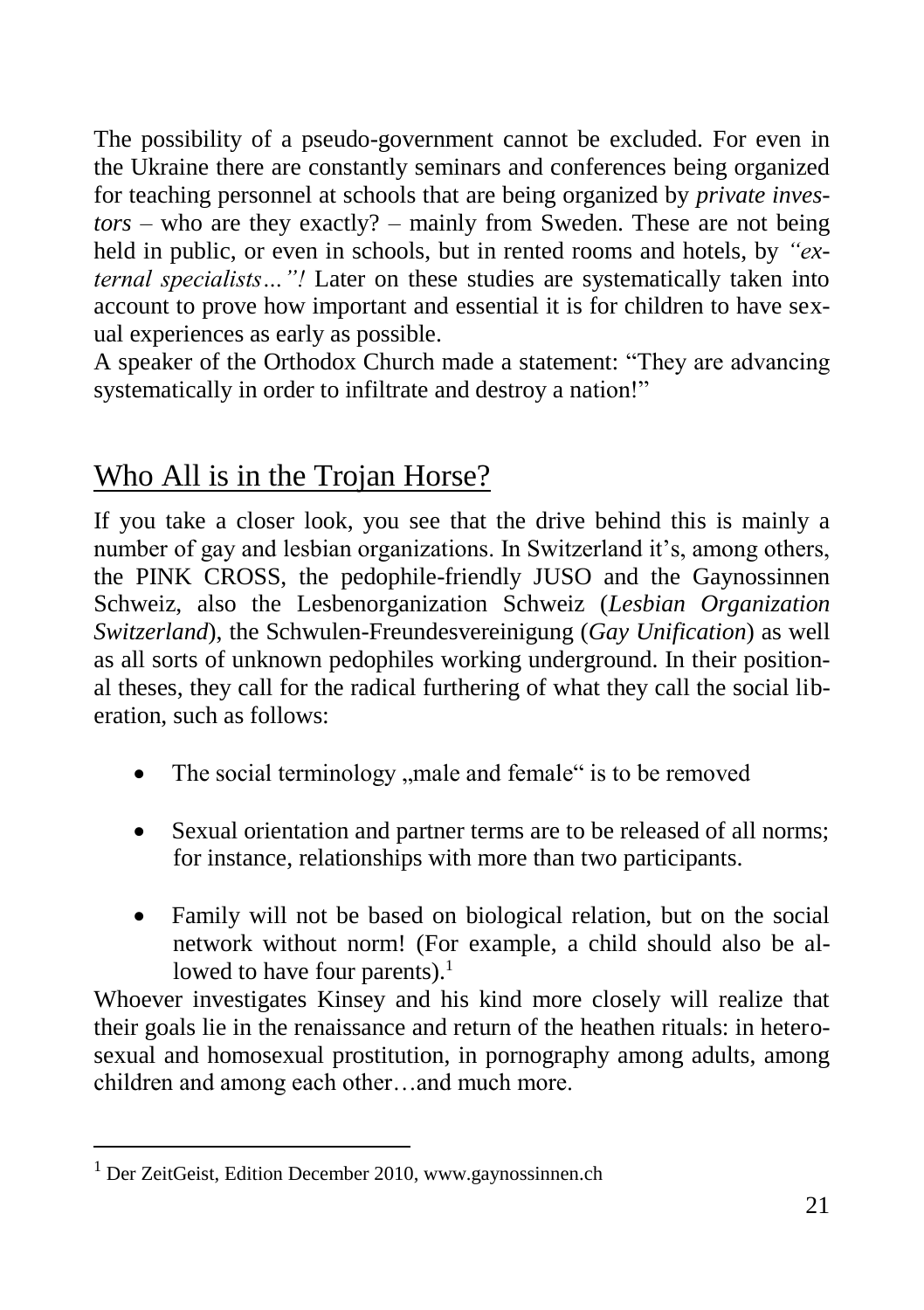## Seven Reactions to the Question

#### *"Early sexualization: You've heard it all. – What is the true wisdom here? – A tip?"*

1. Well, go against it – a total win! *D. D. – 49 J. (CH)*

2. In any case, not falling prey to *this* modern thinking *as well*!

*E. P. – 52 J. (D)*

3. Instead of porn competence, banning cell phones with displays for children! *W. S. – 56 J. (D)*

4. Criminalize any kind of pornography. – It ruins marriages and whole families, not just kids! *F. H. – 71 J. (A)*

5. Cell phone and Internet censorship! Pornography has to be completely eliminated altogether! *M. S. – 24 J. (D)*

6. I think it should start with banning all kind of sexual advertising… just like the smoking ban!  $B. B. -44 J. (CH)$ 

7. We have to inform people – no matter where you are – maybe even make a documentary! *D. S. – 47 J. (D)*

## The Last Question to All

When will society finally say goodbye to Kinsey and his research violating human rights and turn towards the abused *victims*?

These were a few short insights into the life of the main puppeteer of a quickly nearing, mandatory sexual education.

Thank you for any future help. Facing above facts, resistance is an obligation for those who love man and children!

## *Ivo Sasek*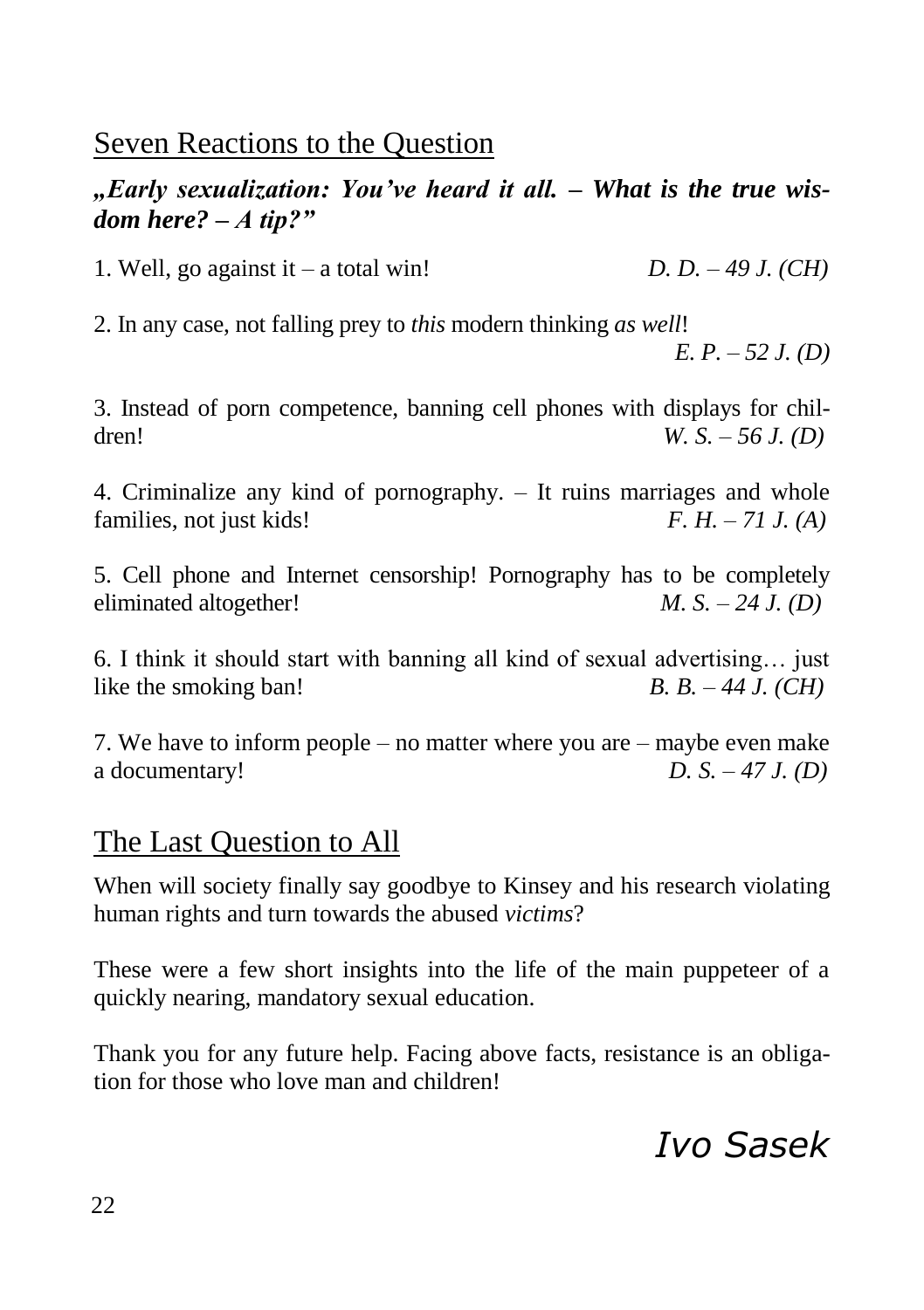## Appendix

#### **Article "Porn and First Love"**

St. Galler Tagblatt of 29 March 2011

#### **Sexologist Pius Widmer speaks plain language in Rorschacherberg.**

**Nowadays already 11-year olds know what a gang-bang is. However they are not really aware of what matters. A school visit with external sexual educators in primary school and high school reveals: Sex education is urgently needed, especially because porn is omnipresent and love is almost forgotten.** 

(by Katja Fischer De Santi)

The sex carpet is laid out. The sixth-graders from Untereggen are standing in front of it, embarrassed. They made the carpet themselves – at least they wrote on it. With thick marking pens they noted on colored paper the words about the topic "sex" they could think of. Quite a lot came to the mind of these eleven and twelve-year olds of the idyllic village. "Kiss" one can read there, "baby" and "tits", but also "butt-fuck", "spray off/spunk" and "jerkoff". Mainly the boys did not hold back.

However, just now this is quite embarrassing for them. The two sexual educators teaching the class today during four lessons have called the students to step on the sex carpet and read out loud all the words jumbled-up – "without red ears and without fear of consequences".

#### **Alone with partial knowledge**

"We want to feel the situation of the class and reduce embarrassment", explains Marco Züst, the male part of the "sex-ed team" of the office for Aids and Sexual Information St. Gallen-Appenzell. When words like "fuck" or "tits" already had been spoken aloud, the giggling would become less and the attention would grow. Züst: "Moreover, no-one should be embarrassed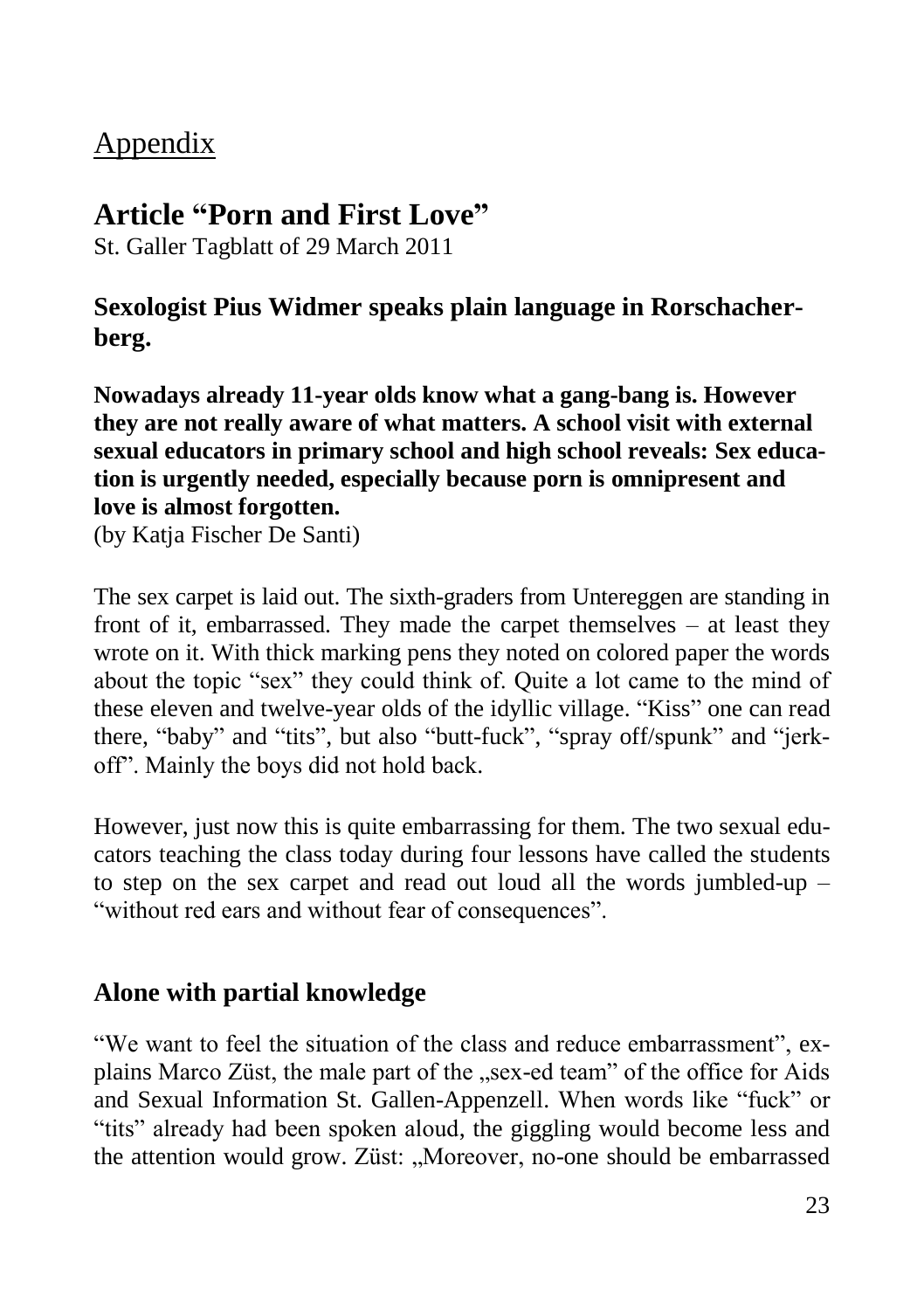about twelve-year olds knowing and using these words." What was shocking on the other hand, is how children are left alone with their partial knowledge. For this reason Julia Solenthaler and Marco Züst do not mince their words in the following lesson. In a language adapted to children and never vulgar they explain what is "anal intercourse", and that a "blow-job" has nothing to do with a candle. The two 30-year olds laugh a lot, explain in a lively way and skilfully convey the impression to the students: sex is nothing embarrassing, you are not embarrassing. There is a language for this that need not hurt anyone and does not give red ears.

#### **11-year olds watch porn**

Do 11-year olds really have to know what anal intercourse is? Should grade-school students play with condoms? As a matter of fact, 11-year olds nowadays have more (superficial) knowledge about sex than many adults in former times. A Swiss study about pornography consumption by youths reveals that 50 percent of the 11 year old and already over 90 percent of the 15-year old boys already watched porn. With the girls, it is about a third.

However, these images often remain the only reference and constitute a distorted conception of sexuality, having little in common with reality. Youths know what a "gang-bang" is. They believe that men must have huge penises and that women want sex all the time. So the sexual educator Julia Solenthaler is used to sixth-grade girls noting at the beginning of a sex-education course questions like: "Do I have to swallow sperm?" or "Does the woman also do something during sex?". Such questions would prove that sex also interests grade-school children. "Not because they want sex let alone have sex, but because sex is present also in their world. They just don't understand it", Julia Solenthaler says.

"When children and young people have questions, they should be answered. The age doesn't matter – only the words one uses", confirms also Pius Widmer, sexologist and theologian. For more than twenty years he has been working as "sex educator" of the office for Aids and Sexual Information.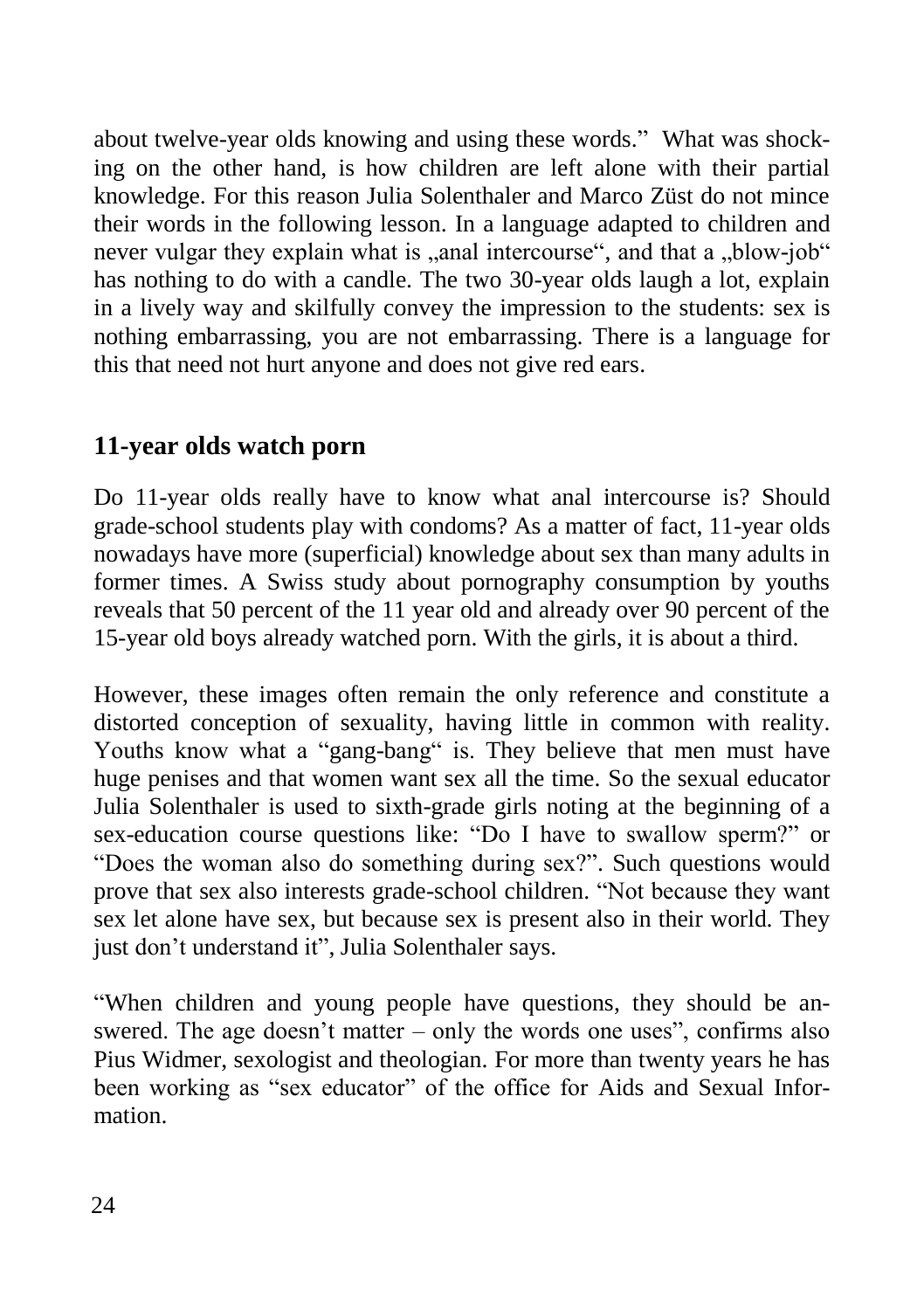#### **Grown-up sex for children**

Change of scenery: an eighth-grade class in Rorschacherberg, at eight in the morning. "Well, sex is ok but please not in school", one of the eight boys says and grabs a seat. Does he know everything about sex, sexologist Pius Widmer asks. "Quite a lot", he replies casually. After all he would watch porn. Widmer anticipated that answer. "Pornography is the major topic in the higher classes." The world of grown-up sexuality with all its kinky varieties floods unhindered into the heads of children and adolescents. "We cannot forbid or prevent this but we can teach them how to deal with it", Widmer says. While with the 12-year olds the changes in the own body, being a girl or a boy, is the main topic, more targeted points are treated in the higher classes: contraception, respect of the opposite sex, but also homosexuality and Aids.

#### **"Rub her, bang her"**

The lesson begins. While Pius Widmer is working with the boys, his colleague is dealing with the girls in a separate room. The overhead projector casts a song text on the wall. It makes you blush with embarrassment: "...rub her, bang her, take her, throw her, strip her..." The 15-year olds in the classroom respond with a bored grin. "That's old stuff", one of them says. "Do you like it?", Widmer asks. "Of course." – "Do you think the girls like it, too?" – "Rather not", is the reply, a bit more abashed. Right away they are engaged in a discussion about verbal violence and the porn language, "that builds up unrealistic conceptions of men and women", emphasizes Widmer. He makes it clear: "It is not all about the prick." The young men have calmed down, listen and ask questions. Questions like: "Sex is really hard for guys, isn't it?" showing that sex is not as "cool" for them as they often claim but that they regard it with respect, maybe even with fear.

#### **What girls want**

Back to the sixth-grade children in Untereggen. Sexual educator Marco Züst has asked the boys to note down what "girls are mad about with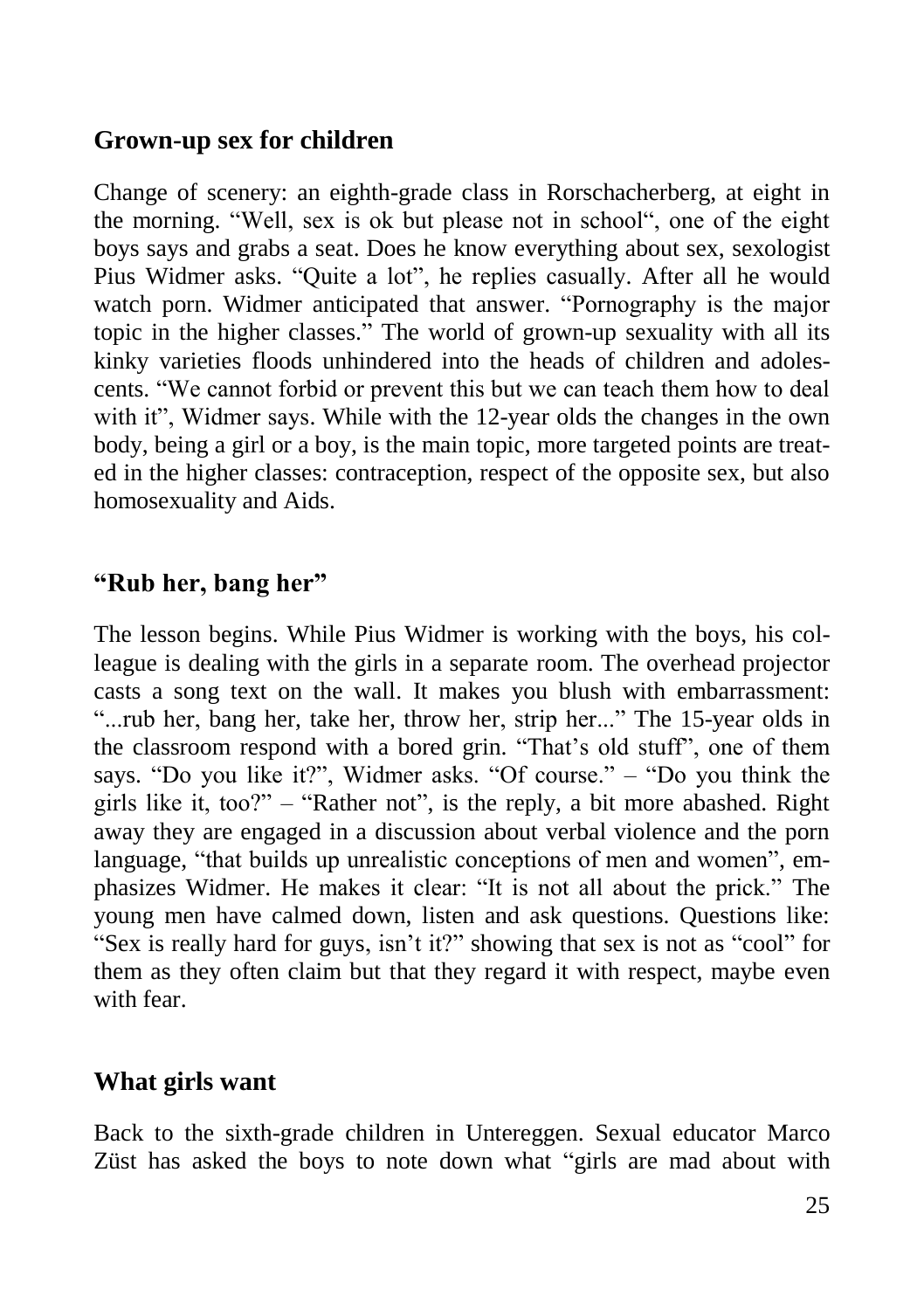boys". The list the boys – still more children than men – present after a few minutes, speaks a lot about their adolescent confusion:

"Lots of leg hair", "a big penis", and "thick muscles", they think a boy must have to go down well with girls. And he should be "somewhat smart", too.

Fortunately the girls enter the class soon after this and correct this rather distorted image. They think a boy should be "nice" and "fun." Everything else is not (yet) interesting for them. The 12-year old boys from Untereggen must have felt relieved.

For they learned today that sex starts with understanding the other sex, becoming interested in it. Condoms and positions – all that will follow later, sometime.

## Letter to the Editor Concerning the Article "Porn and First Love"

#### **Omnipresent Pornography**

Because porn is supposedly omnipresent, the Swiss university Pädagogische Hochschule Zentralschweiz (PHZ) demands obligatory sex education in all primary schools. The lessons are already taking place with "external experts" in the absence of the teacher according to an article by Katja Fischer De Santi. If I have read correctly we are *already today* talking to our 11-year-old children openly about ..anal intercourse", "swallowing sperm– yes or no" and the like– depending on the subject even with younger children! What the hell have we become? Doesn't anyone ask anymore who the driving force is behind the messing up of our children? How on earth has the judiciary branch been able to ignore the fact that 50% of 11-year-olds and 90% of 15 year-olds are delivered with porn? Why does our prosecution refrain from the mandatory punishment of all those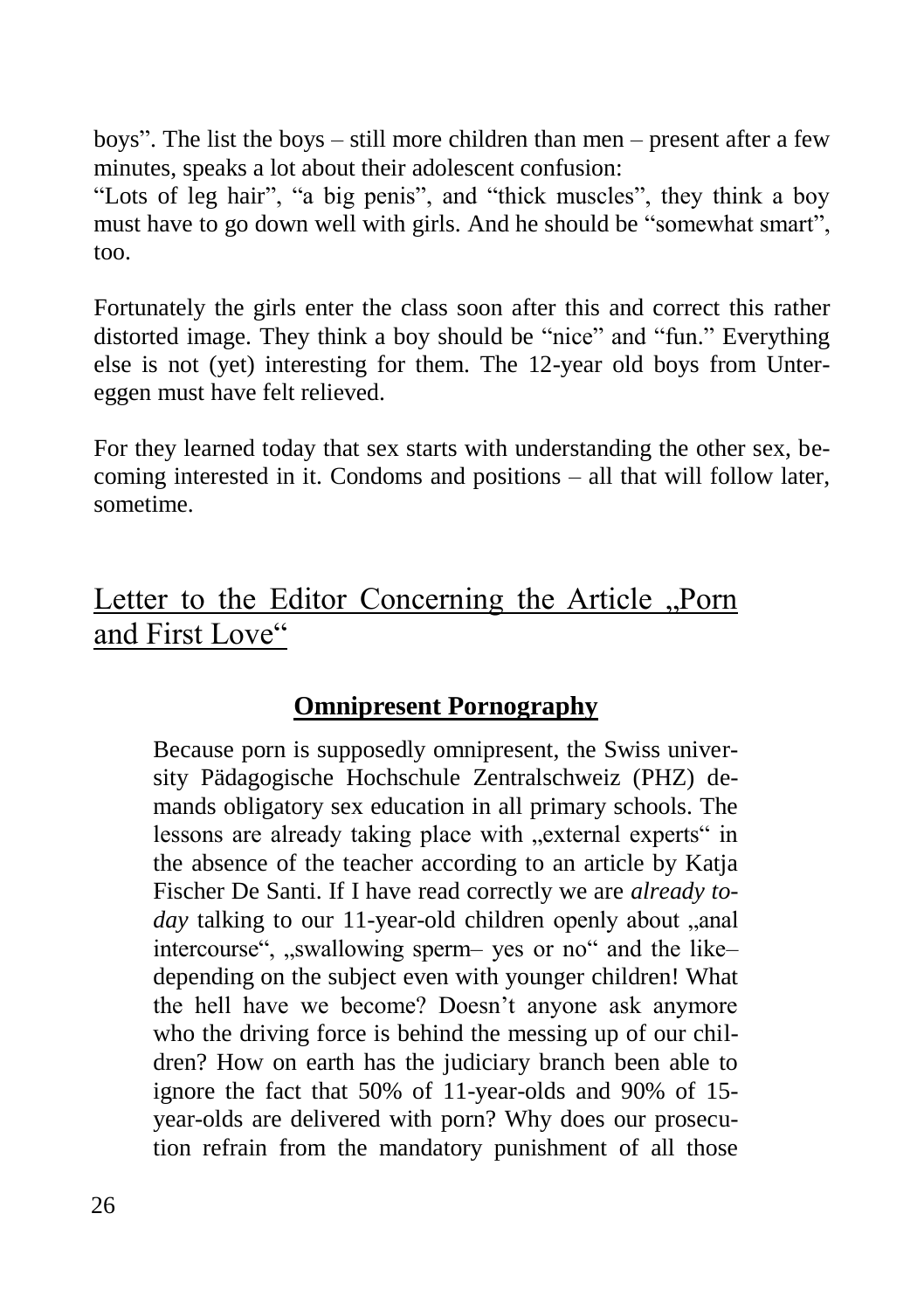who have obviously violated article 197 of the Swiss criminal law across the country? "Whoever offers, shows, gives, *makes available* or broadcasts through radio and television, pornographic text, sound- or visual recordings, illustrations, other items of such kind or pornographic demonstrations to a person under the age of 16 will be punished with fine or prison." It is toughly augmented that today pornography is easily accessible via mobile phone. If that is the case then now is not the time for country-wide education programs but for country-wide punishment of all those guilty mobile phone operators, television programmers and porn producers! And no one should argue that censorship is not possible! Of course it is possible! All strictly Muslim countries prove that. They consequently ban all stations which broadcast erotic trash. They can ban anything and anyone if they only want to! The singular question is who is preventing censorship and – above all - why? Time and again we hear of unpopular internet postings which can be blocked without any problems. So why not in this case? Who exactly are those "external sex educators" or "external experts", who educate our children in the absence of the teacher about ", rub her, rock her, blow jobs and anal intercourse"? Whoever knows the roots of the forefathers of early sexualization can only fear for the worst. – But who is researching thoroughly enough and asks these questions?!

Ivo Sasek, Nord 33, 9428 Walzenhausen

### Excerpted from the Swiss Criminal Code

*Pornography, Swiss Criminal Code, Art. 197*

*1. Any person who offers, shows, passes on or makes accessible to a person who is under the age of 16 pornographic documents, sound or visual recordings, depictions or other articles of a similar nature or pornographic representations, or broadcasts any of the same on radio or tele-*